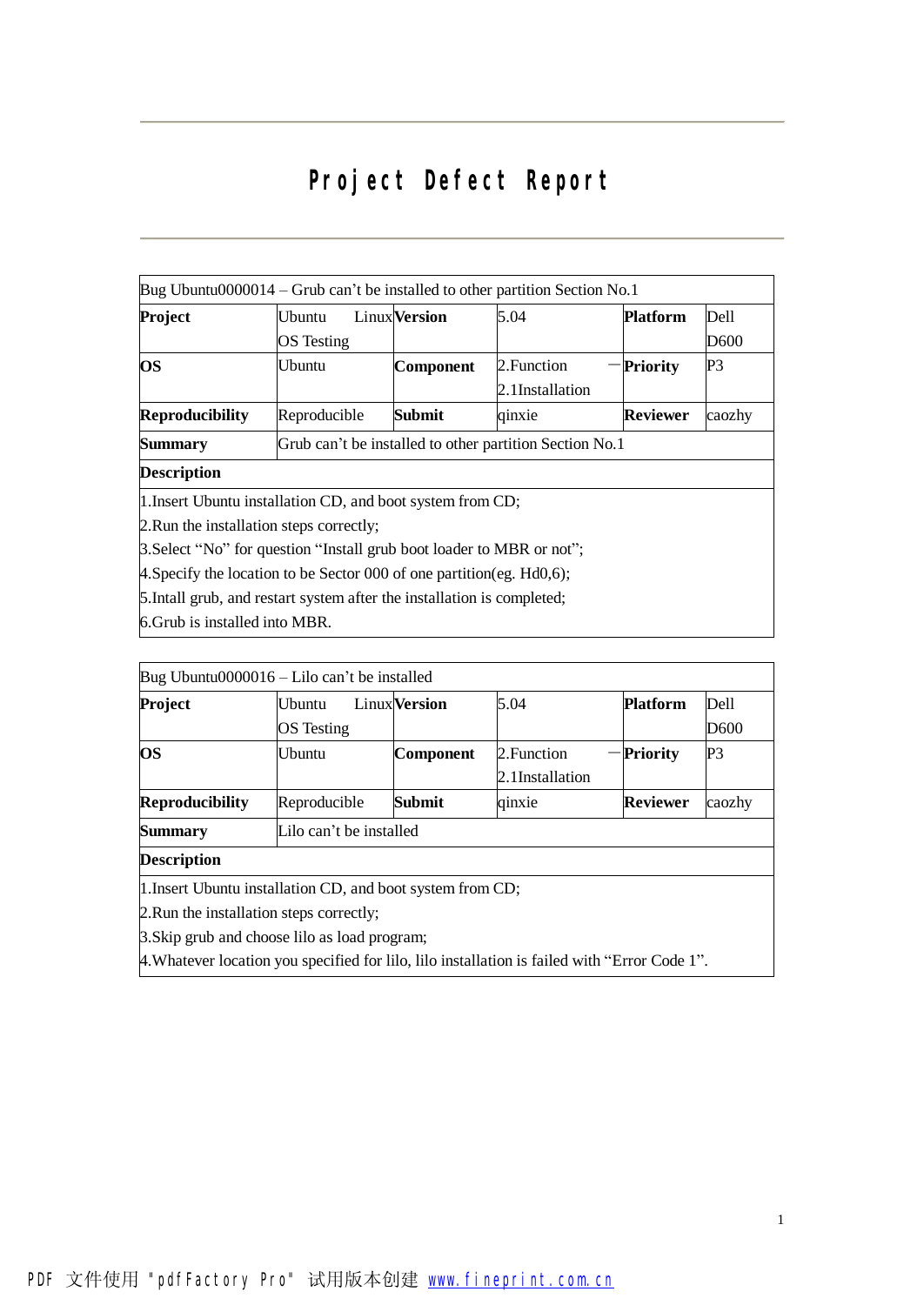| Bug Ubuntu0000018 – Review Partition table lead to password and install fail |                                                          |                      |                                |                 |         |  |
|------------------------------------------------------------------------------|----------------------------------------------------------|----------------------|--------------------------------|-----------------|---------|--|
| Project                                                                      | Ubuntu<br>OS Testing                                     | <b>Linux</b> Version | 5.04                           | <b>Platform</b> | IBM 9CC |  |
| <b>OS</b>                                                                    | Ubuntu                                                   | <b>Component</b>     | 2. Function<br>2.1Installation | <b>Priority</b> | P3      |  |
| <b>Reproducibility</b>                                                       | Reproducible                                             | Submit               | qinxie                         | <b>Reviewer</b> | caozhy  |  |
| <b>Summary</b>                                                               | Review partition table lead to password and install fail |                      |                                |                 |         |  |
| <b>Description</b>                                                           |                                                          |                      |                                |                 |         |  |

1.Run install;

2.Partition the system correctly;

3.Format partition and setup the base system;

4. Return to view the partition table before set user and password;

5.Be sure no change is done for partition table and go back to user setting page;

6.System report installation can't be continued successfully.

Bug Ubuntu0000019 – Choosing ubuntu-image-386 as kernel allowing user to set root password during installation

| Project                | Ubuntu              | <b>Linux</b> Version                                                   | 5.04            | <b>Platform</b> | <b>IBM 9CC</b> |  |  |  |
|------------------------|---------------------|------------------------------------------------------------------------|-----------------|-----------------|----------------|--|--|--|
|                        | OS Testing          |                                                                        |                 |                 |                |  |  |  |
| <b>OS</b>              | Ubuntu              | <b>Component</b>                                                       | 2. Function     | -Priority       | P3             |  |  |  |
|                        |                     |                                                                        | 2.1Installation |                 |                |  |  |  |
| <b>Reproducibility</b> | Reproducible        | <b>Submit</b>                                                          | qinxie          | <b>Reviewer</b> | caozhy         |  |  |  |
| <b>Summary</b>         |                     | Choosing ubuntu-image-386 as kernel allowing user to set root password |                 |                 |                |  |  |  |
|                        | during installation |                                                                        |                 |                 |                |  |  |  |

**Description**

1.Run install;

2.Partition the system correctly;

3.Format partition and setup the base system;

4.Return to review the partition table before set user and password;

5.Be sure no change is done for partition table and go back to user setting page;

6.After system report installation can't be continued successfully, rerun step 2-5 more times;

7.Rerun installation from partition;

8.Choose ubuntu-image-386 as kernel;

9.At user setting phase, system will give the root password setting interface.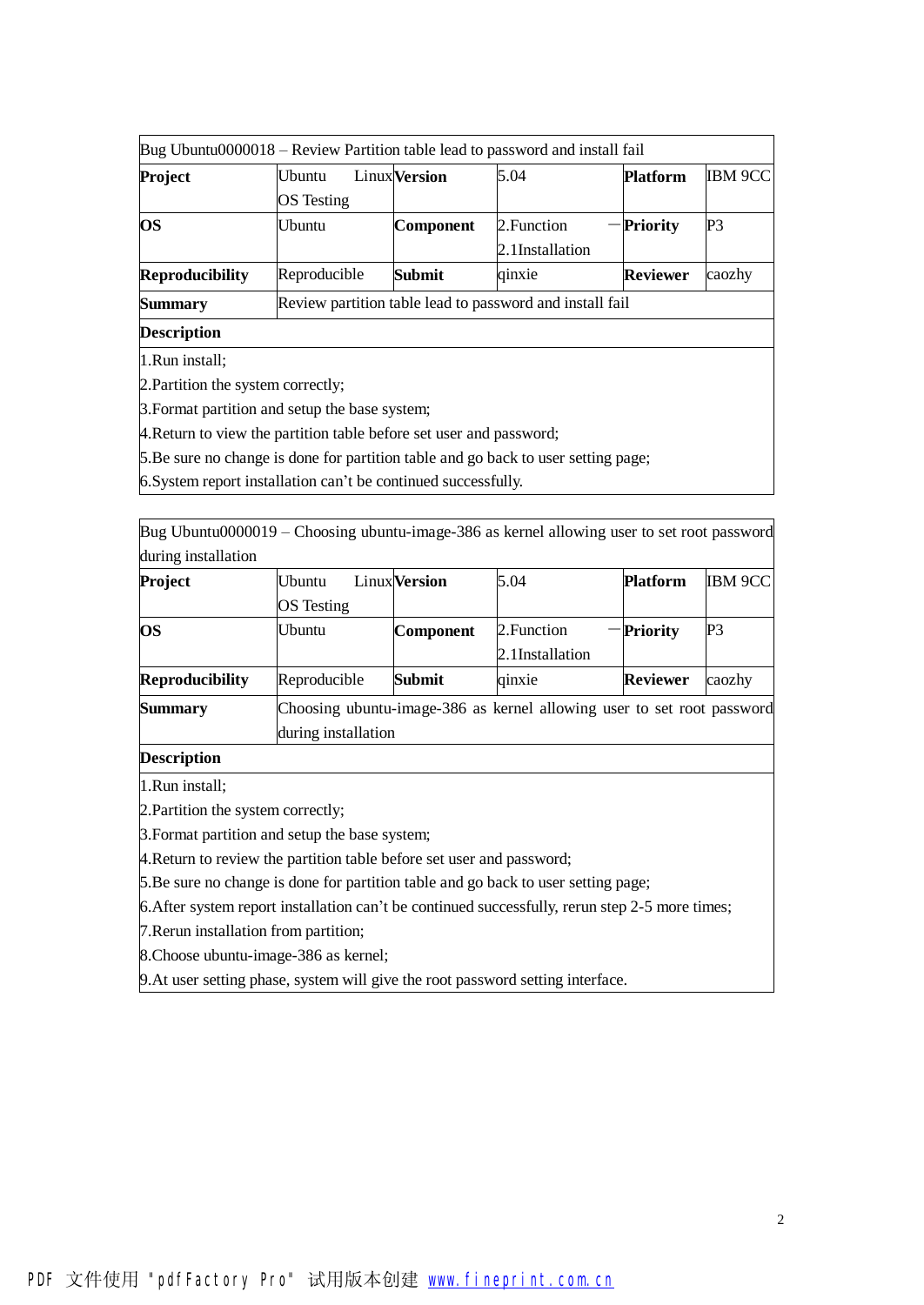| Bug Ubuntu0000020 – Resetting root password only allow to retype the confirm password |             |                                                                   |                 |                 |                |  |  |
|---------------------------------------------------------------------------------------|-------------|-------------------------------------------------------------------|-----------------|-----------------|----------------|--|--|
| <b>Project</b>                                                                        | Ubuntu      | Version                                                           | 5.04            | <b>Platform</b> | <b>IBM 9CC</b> |  |  |
|                                                                                       | OS<br>Linux |                                                                   |                 |                 |                |  |  |
|                                                                                       | Testing     |                                                                   |                 |                 |                |  |  |
| <b>OS</b>                                                                             | Ubuntu      | Component                                                         | 2. Function     | Priority        | P3             |  |  |
|                                                                                       |             |                                                                   | 2.1Installation |                 |                |  |  |
| <b>Reproducibility</b>                                                                | Hard        | Submit                                                            | qinxie          | <b>Reviewer</b> | caozhy         |  |  |
| <b>Summary</b>                                                                        |             | Resetting root password only allow to retype the confirm password |                 |                 |                |  |  |
| <b>Description</b>                                                                    |             |                                                                   |                 |                 |                |  |  |

1.Run install;

2.Partition the system correctly;

3.Return to review the partition table before set user and password;

4.Be sure no change is done for partition table and go back to user setting page;

5.After system report user setting fail, rerun step 2-5 more times(about 3-5);

6.Go back to partition and begin reinstall from this step;

7.Choose ubuntu-image-386 as kernel;

8.In the user setting page, root password setting is enable and input different original password and confirm password;

9.System report root password mismatch, and ask to reset password;

10.In reset page, only confirm password can be retype.

|                        | Bug Ubuntu0000010 - In login screen setup, the "test sound" button is invalid. |           |                                    |                 |                       |
|------------------------|--------------------------------------------------------------------------------|-----------|------------------------------------|-----------------|-----------------------|
| <b>Project Name</b>    | Ubuntu Linux OS Version<br>Testing                                             |           | 5.04                               | <b>Platform</b> | <b>HP EVO</b><br>D321 |
| <b>OS</b>              | Ubuntu                                                                         | Component | 2. Function<br>2.3Control<br>Panel | <b>Priority</b> | P3                    |
| <b>Reproducibility</b> | Reproducible                                                                   | Submit    | jianggw                            | <b>Reviewer</b> | caozhy                |
| <b>Summary</b>         | In login screen setup, the "test sound" button is invalid.                     |           |                                    |                 |                       |
| <b>Description</b>     |                                                                                |           |                                    |                 |                       |
| 2. choose a sound file | 1. select system/administration/login screen setup/accessibility               |           |                                    |                 |                       |

3. click the "test sound" button, no sound could be heard.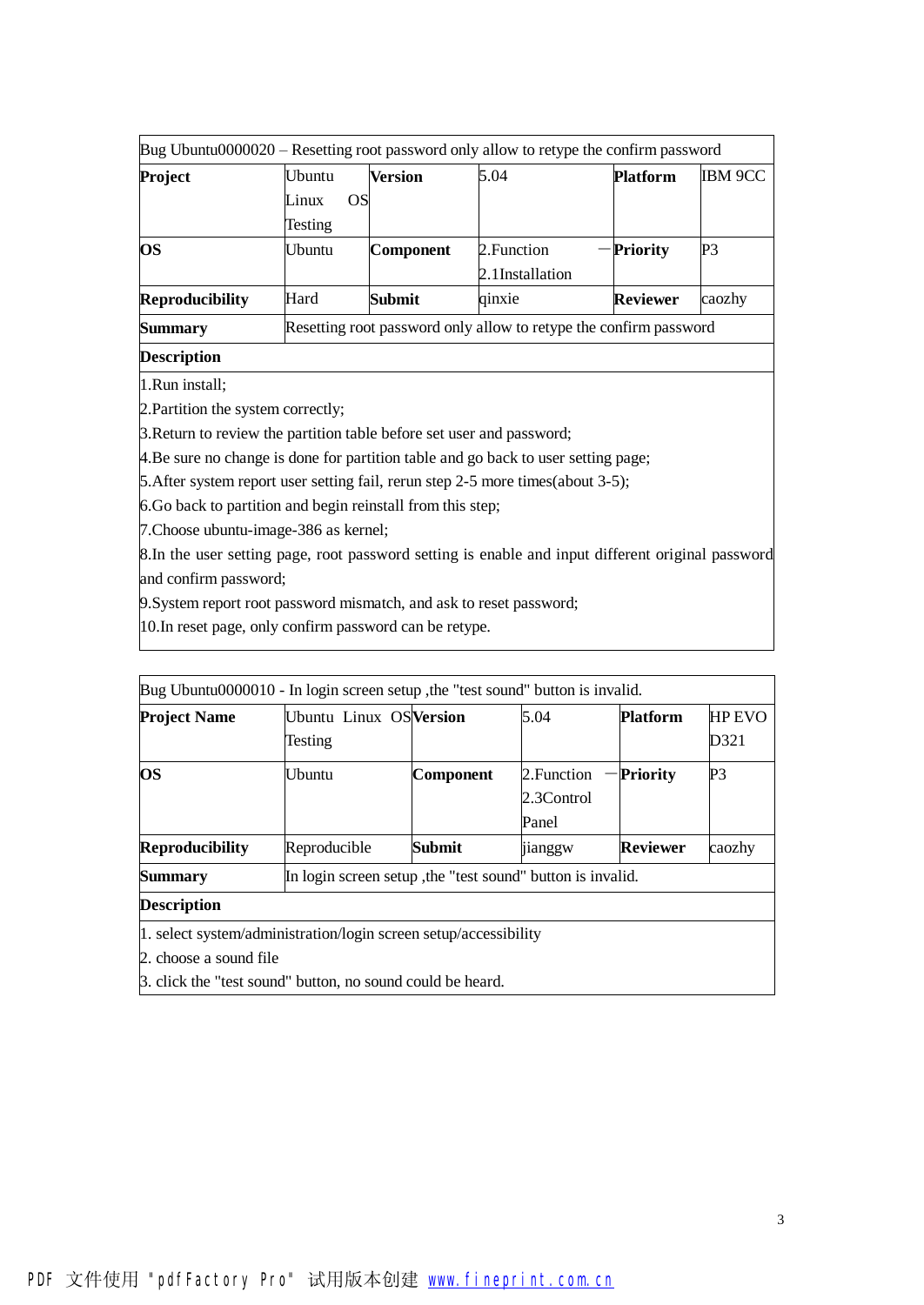| <b>HP EVO</b><br><b>Platform</b><br>D321<br>P <sub>3</sub><br>2. Function<br>- Priority |  |  |  |  |  |  |
|-----------------------------------------------------------------------------------------|--|--|--|--|--|--|
|                                                                                         |  |  |  |  |  |  |
| 2.3Control                                                                              |  |  |  |  |  |  |
| <b>Reviewer</b><br>caozhy<br>jianggw                                                    |  |  |  |  |  |  |
| Add/Remove programs doesn't run well.                                                   |  |  |  |  |  |  |
|                                                                                         |  |  |  |  |  |  |
|                                                                                         |  |  |  |  |  |  |

1. select applications/system tools/ add/remove programs

2. it couldn't display the software list which is installed, so we can't add or remove any software.

|                                 | Bug Ubuntu0000011 - Generating random password is useless. |                                        |                           |                  |                  |  |  |
|---------------------------------|------------------------------------------------------------|----------------------------------------|---------------------------|------------------|------------------|--|--|
| <b>Project Name</b>             | Ubuntu Linux OSVersion                                     |                                        | 5.04                      | <b>Platform</b>  | <b>Dell 600</b>  |  |  |
|                                 | Testing                                                    |                                        |                           |                  |                  |  |  |
| <b>OS</b>                       | Ubuntu                                                     | Component                              | 2. Function               | <b>Priority</b>  | P3               |  |  |
|                                 |                                                            |                                        | 2.3Control                |                  |                  |  |  |
|                                 |                                                            |                                        | Panel                     |                  |                  |  |  |
| <b>Reproducibility</b>          | Reproducible                                               | Submit                                 | heqq                      | <b>Reviewer</b>  | caozhy           |  |  |
| <b>Summary</b>                  |                                                            | Generating random password is useless. |                           |                  |                  |  |  |
| <b>Description</b>              |                                                            |                                        |                           |                  |                  |  |  |
| 1.System->Administration->Users | and                                                        | Groups->Add                            | User. $\rightarrow$ Basic |                  | Setting->Contact |  |  |
|                                 | Information->Password->Set password by hand->OK.           |                                        |                           |                  |                  |  |  |
| 2.Select<br>this                | user->Properties->Password->Generate                       |                                        | random                    | password->record | the              |  |  |
| password > OK.                  |                                                            |                                        |                           |                  |                  |  |  |

3.Restart the computer. Log in with the new user name and the random password .The system will prompt you that incorrect user name or password. Log in with the new user name and the hand-in password. You can log in the system.

4.The Generating random password is useless.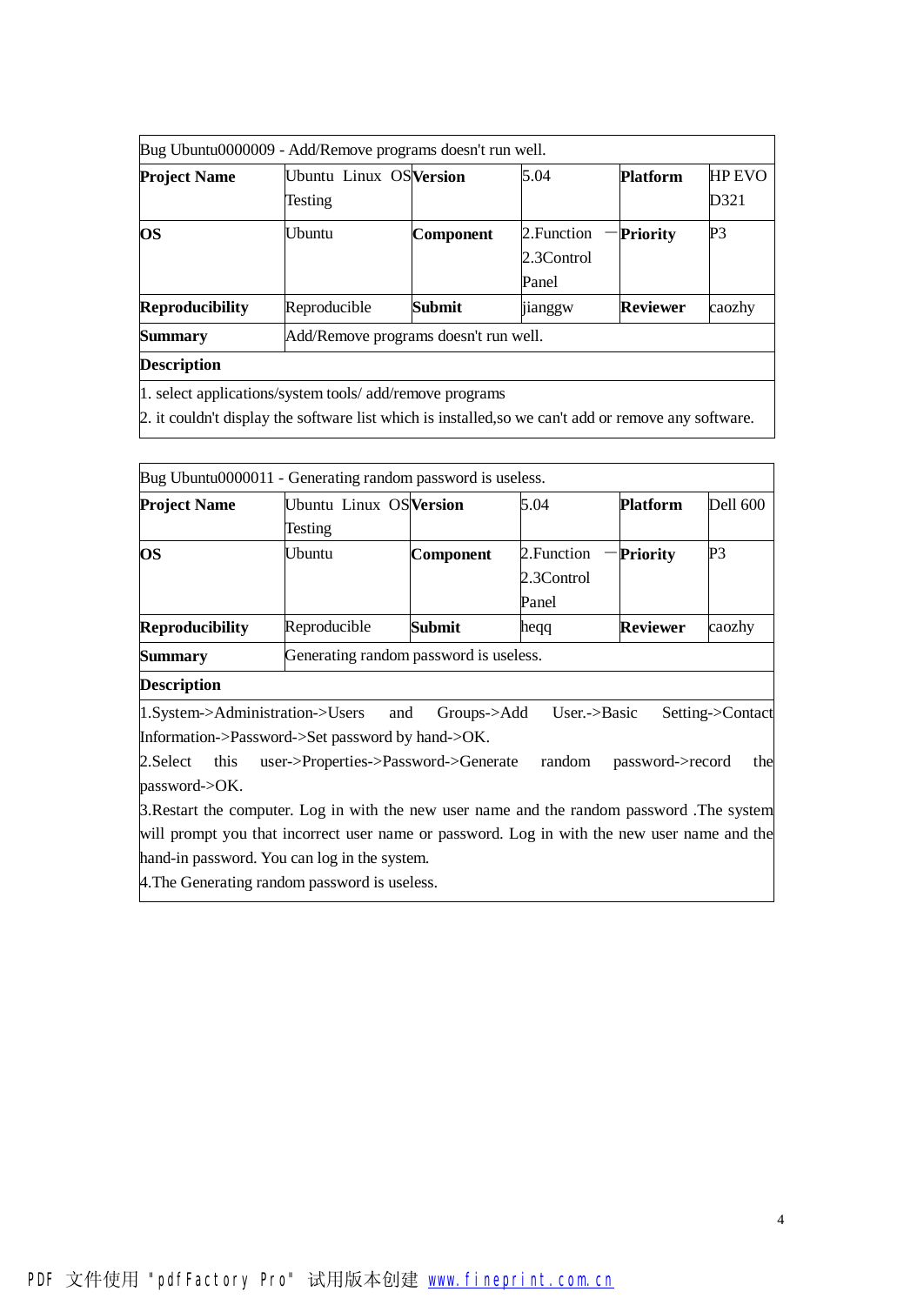Bug Ubuntu0000038 - Above two printers, the default printer is not to demonstrate the default icon.

| <b>Project Name</b>    | Ubuntu Linux OS Version                                                   |                  | 5.04        | <b>Platform</b> | <b>Dell 600</b> |  |  |
|------------------------|---------------------------------------------------------------------------|------------------|-------------|-----------------|-----------------|--|--|
|                        | Testing                                                                   |                  |             |                 |                 |  |  |
| <b>OS</b>              | Ubuntu                                                                    | <b>Component</b> | 2. Function | Priority        | P4              |  |  |
|                        |                                                                           |                  | 2.3Control  |                 |                 |  |  |
|                        |                                                                           |                  | Panel       |                 |                 |  |  |
| <b>Reproducibility</b> | Reproducible                                                              | Submit           | hegg        | <b>Reviewer</b> | caozhy          |  |  |
| <b>Summary</b>         | Above two printers, the default printer is not to demonstrate the default |                  |             |                 |                 |  |  |
|                        | icon.                                                                     |                  |             |                 |                 |  |  |

## **Description**

1.System->Administrator->Printing->Printer->Add Printer. The system will automatically designate the first printer as the default printer, and give a default icon on its icon.

2. Add another same name printer, and designate this printer as the default printer.

But there is not a default icon on its icon.

|                        | Bug Ubuntu0000052 - It is useless to amend the description in the printer's properties. |           |                 |                 |                 |
|------------------------|-----------------------------------------------------------------------------------------|-----------|-----------------|-----------------|-----------------|
| <b>Project Name</b>    | Ubuntu Linux OS Version                                                                 |           | 5.04            | <b>Platform</b> | <b>Dell 600</b> |
|                        | Testing                                                                                 |           |                 |                 |                 |
| <b>OS</b>              | Ubuntu                                                                                  | Component | 2. Function     | <b>Priority</b> | P4              |
|                        |                                                                                         |           | 2.3Control      |                 |                 |
|                        |                                                                                         |           | Panel           |                 |                 |
| <b>Reproducibility</b> | Reproducible                                                                            | Submit    | hegg            | <b>Reviewer</b> | caozhy          |
| <b>Summary</b>         | It is useless to amend the description in the printer's properties.                     |           |                 |                 |                 |
| <b>Description</b>     |                                                                                         |           |                 |                 |                 |
|                        | $ 1.S$ ysterm->Administrator->Printing->Click                                           | the       | printer<br>icon | with            | right<br>the    |
|                        | key->Properties->Description .Amend the description content, and close.                 |           |                 |                 |                 |

2.Open the printer's properties again. The revision description information has not been preserved, and it is still primitive description information.

| Bug Ubuntu0000001 - It is unable to fast open the file which has opened with the vi editor |              |                      |                                                                        |                 |                |  |  |
|--------------------------------------------------------------------------------------------|--------------|----------------------|------------------------------------------------------------------------|-----------------|----------------|--|--|
| <b>Project Name</b>                                                                        | Ubuntu       | <b>Linux</b> Version | 5.04                                                                   | <b>Platform</b> | <b>IBM6824</b> |  |  |
|                                                                                            | OS Testing   |                      |                                                                        |                 |                |  |  |
| <b>OS</b>                                                                                  | Ubuntu       | Component            | 2. Function                                                            | - Priority      | P3             |  |  |
|                                                                                            |              |                      | 2.4 Main Interface                                                     |                 |                |  |  |
| <b>Reproducibility</b>                                                                     | Reproducible | Submit               | yanqw                                                                  | <b>Reviewer</b> | caozhy         |  |  |
| <b>Summary</b>                                                                             |              |                      | It is unable to fast open the file which has opened with the vi editor |                 |                |  |  |
| <b>Description</b>                                                                         |              |                      |                                                                        |                 |                |  |  |
| It is unable to fast open the file which has opened with the vi editor                     |              |                      |                                                                        |                 |                |  |  |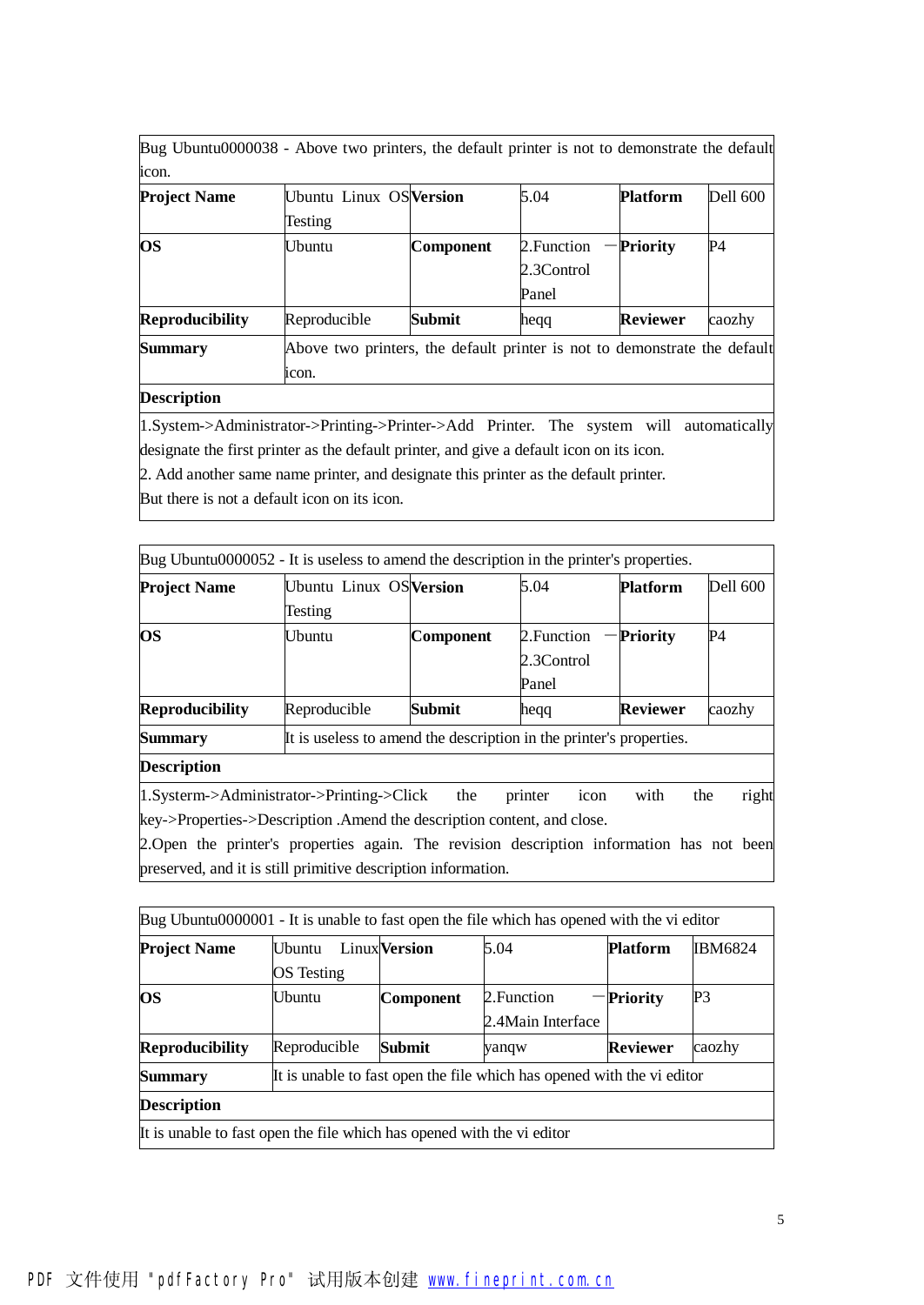| Bug Ubuntu0000024 - It is unable to refresh the desktop. |                                      |                      |                    |                 |                |  |  |
|----------------------------------------------------------|--------------------------------------|----------------------|--------------------|-----------------|----------------|--|--|
| <b>Project Name</b>                                      | Ubuntu                               | <b>Linux</b> Version | 5.04               | <b>Platform</b> | <b>IBM6824</b> |  |  |
|                                                          | OS Testing                           |                      |                    |                 |                |  |  |
| <b>OS</b>                                                | Ubuntu                               | Component            | 2. Function        | $-$ Priority    | P <sub>3</sub> |  |  |
|                                                          |                                      |                      | 2.4 Main Interface |                 |                |  |  |
| <b>Reproducibility</b>                                   | Reproducible                         | Submit               | yanqw              | <b>Reviewer</b> | caozhy         |  |  |
| <b>Summary</b>                                           | It is unable to refresh the desktop. |                      |                    |                 |                |  |  |
| <b>Description</b>                                       |                                      |                      |                    |                 |                |  |  |
| It is unable to refresh the desktop.                     |                                      |                      |                    |                 |                |  |  |

| Bug Ubuntu0000049 - There is not the configure display properties in the desktop properties. |                |                                                                   |                                                                          |                 |        |  |  |
|----------------------------------------------------------------------------------------------|----------------|-------------------------------------------------------------------|--------------------------------------------------------------------------|-----------------|--------|--|--|
| <b>Project Name</b>                                                                          | <b>U</b> buntu | 5.04<br><b>Linux Version</b><br><b>IBM6824</b><br><b>Platform</b> |                                                                          |                 |        |  |  |
|                                                                                              | OS Testing     |                                                                   |                                                                          |                 |        |  |  |
| <b>OS</b>                                                                                    | Ubuntu         | <b>Component</b>                                                  | 2. Function                                                              | Priority        | P3     |  |  |
|                                                                                              |                |                                                                   | 2.4 Main Interface                                                       |                 |        |  |  |
| <b>Reproducibility</b>                                                                       | Reproducible   | Submit                                                            | yanqw                                                                    | <b>Reviewer</b> | caozhy |  |  |
| <b>Summary</b>                                                                               |                |                                                                   | There is not the configure display properties in the desktop properties. |                 |        |  |  |
| <b>Description</b>                                                                           |                |                                                                   |                                                                          |                 |        |  |  |
| There is the change desktop background on the menu through clicking the right-key on the     |                |                                                                   |                                                                          |                 |        |  |  |
| mouse, but there is not the configure display properties.                                    |                |                                                                   |                                                                          |                 |        |  |  |

|                                               |                        |                                                        | Bug Ubuntu0000002 - It is unable to open the system monitor in the taskbar           |                 |                 |  |  |  |  |
|-----------------------------------------------|------------------------|--------------------------------------------------------|--------------------------------------------------------------------------------------|-----------------|-----------------|--|--|--|--|
| <b>Project Name</b>                           | l Jbuntu<br>OS Testing | <b>Linux</b> Version                                   | 5.04                                                                                 | <b>Platform</b> | <b>IBM 6824</b> |  |  |  |  |
| OS                                            | Ubuntu                 | <b>Component</b>                                       | 2. Function<br>2.4 Main Interface                                                    | <b>Priority</b> | P3              |  |  |  |  |
| <b>Reproducibility</b>                        | Reproducible           | <b>Submit</b>                                          | yanqw                                                                                | <b>Reviewer</b> | caozhy          |  |  |  |  |
| Summary                                       |                        | It is unable to open the system monitor in the taskbar |                                                                                      |                 |                 |  |  |  |  |
| <b>Description</b>                            |                        |                                                        |                                                                                      |                 |                 |  |  |  |  |
|                                               |                        |                                                        | The right key single-clicks the taskbar, but there is not the system monitor option. |                 |                 |  |  |  |  |
| You can open the system monitor by tow ways:  |                        |                                                        |                                                                                      |                 |                 |  |  |  |  |
| 1. Applications->System Tolls->System Monitor |                        |                                                        |                                                                                      |                 |                 |  |  |  |  |
| 2. Add the system monitor to the taskbar      |                        |                                                        |                                                                                      |                 |                 |  |  |  |  |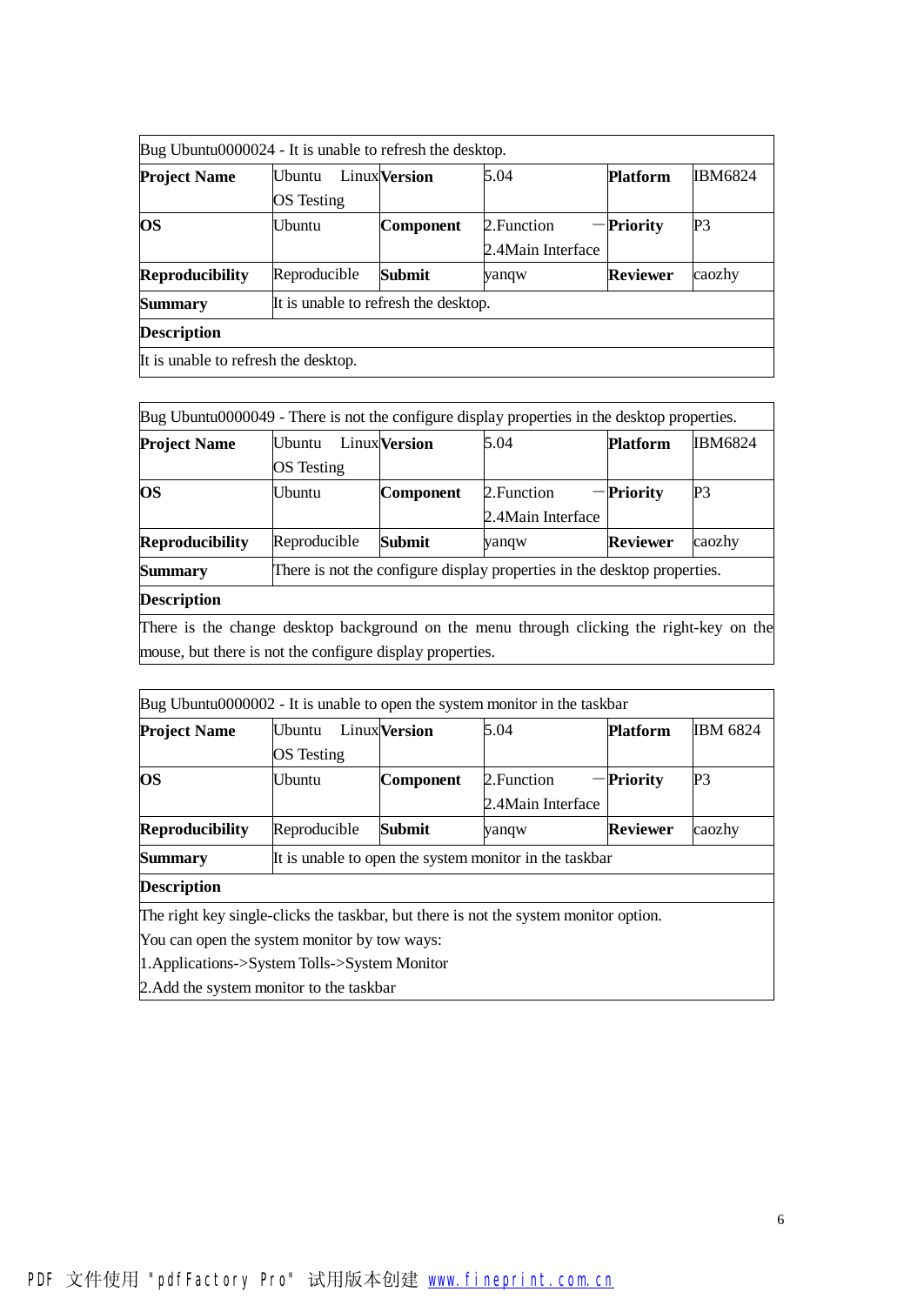|                        |               |                      | Bug Ubuntu0000053 - There is no system monitor in the taskbar defaultly                 |                 |                 |
|------------------------|---------------|----------------------|-----------------------------------------------------------------------------------------|-----------------|-----------------|
| <b>Project Name</b>    | <b>Ubuntu</b> | <b>Linux</b> Version | 5.04                                                                                    | <b>Platform</b> | <b>IBM 6824</b> |
|                        | OS Testing    |                      |                                                                                         |                 |                 |
| <b>OS</b>              | Ubuntu        | Component            | 2. Function                                                                             | - Priority      | P <sub>5</sub>  |
|                        |               |                      | 2.4 Main Interface                                                                      |                 |                 |
| <b>Reproducibility</b> | Reproducible  | Submit               | yanqw                                                                                   | <b>Reviewer</b> | caozhy          |
| <b>Summary</b>         |               |                      | There is no system monitor in the taskbar by default                                    |                 |                 |
| <b>Description</b>     |               |                      |                                                                                         |                 |                 |
|                        |               |                      | 1. When the right key clicks the taskbar, the menu has no option of the system monitor. |                 |                 |

2.Can add the system monitor on the taskbar.

3.Can also open the system monitor by the application of the system tools.

| Bug Ubuntu0000054 - "Always open in browser windows" setting don't work     |              |                                                     |                 |                 |                |  |  |  |
|-----------------------------------------------------------------------------|--------------|-----------------------------------------------------|-----------------|-----------------|----------------|--|--|--|
| <b>Project Name</b>                                                         | Ubuntu       | <b>Linux Version</b>                                | 5.04            | <b>Platform</b> | <b>IBM 9CC</b> |  |  |  |
|                                                                             | OS Testing   |                                                     |                 |                 |                |  |  |  |
| <b>OS</b>                                                                   | Ubuntu       | Component                                           | 2. Function     | <b>Priority</b> | P <sub>3</sub> |  |  |  |
|                                                                             |              |                                                     | 2.5File Browser |                 |                |  |  |  |
| <b>Reproducibility</b>                                                      | Reproducible | Submit                                              | qinxie          | Reviewer        | caozhy         |  |  |  |
| Summary                                                                     |              | "Always open in browser windows" setting don't work |                 |                 |                |  |  |  |
| <b>Description</b>                                                          |              |                                                     |                 |                 |                |  |  |  |
| 1.Login;                                                                    |              |                                                     |                 |                 |                |  |  |  |
| 2. Open "File Browser";                                                     |              |                                                     |                 |                 |                |  |  |  |
| [3.Go to "Edit"->"Preference"->"Behavior";                                  |              |                                                     |                 |                 |                |  |  |  |
| 4. Select "Always open in browser windows";                                 |              |                                                     |                 |                 |                |  |  |  |
| 5.Close "Preference" setting;                                               |              |                                                     |                 |                 |                |  |  |  |
| 6. Active one text file, this file is opened by gedit, but not the browser; |              |                                                     |                 |                 |                |  |  |  |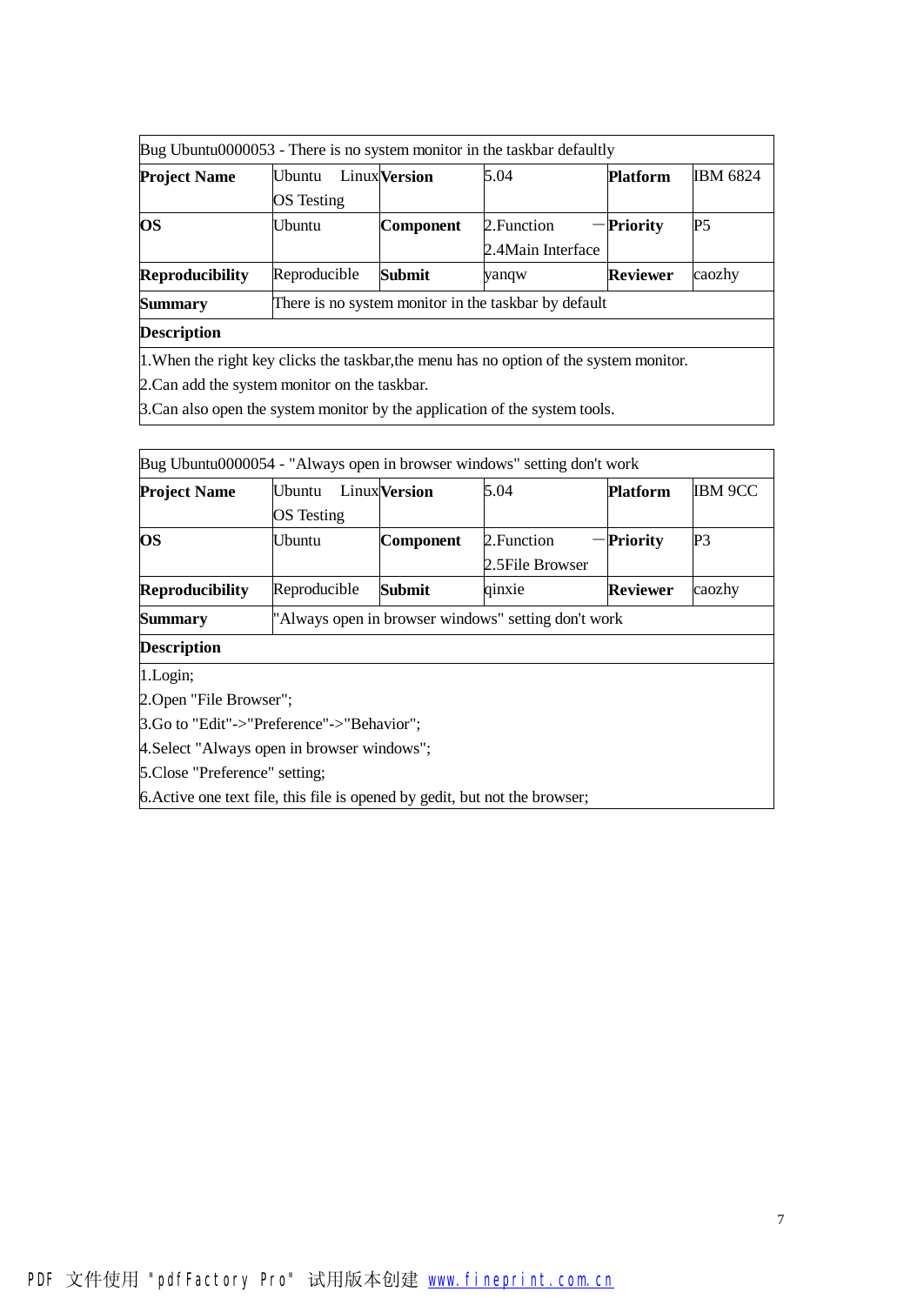Bug Ubuntu0000055 - the set "double click to activate items" makes clicking executable text file invalid.

| <b>Project Name</b>    | Ubuntu Linux OS Version                                                      |           | 5.04           | <b>Platform</b> | IBM    |
|------------------------|------------------------------------------------------------------------------|-----------|----------------|-----------------|--------|
|                        | Testing                                                                      |           |                |                 | 9CC    |
| <b>OS</b>              | Ubuntu                                                                       | Component | 2. Function    | <b>Priority</b> | P3     |
|                        |                                                                              |           | 2.5File        |                 |        |
|                        |                                                                              |           | <b>Browser</b> |                 |        |
| <b>Reproducibility</b> | Reproducible                                                                 | Submit    | qinxie         | <b>Reviewer</b> | caozhy |
| <b>Summary</b>         | the set "double click to activate items" makes clicking executable text file |           |                |                 |        |
|                        | invalid.                                                                     |           |                |                 |        |

**Description** 

1.login

2. open file management

3. select edit/preferences/behavior

4. set "double click to activate items"

5. close preferences

6. click any executable text file, there isn't any response.

| Bug Ubuntu0000004 - It is unable to open the shared graph file.                       |                                             |                      |              |                 |                |
|---------------------------------------------------------------------------------------|---------------------------------------------|----------------------|--------------|-----------------|----------------|
| <b>Project Name</b>                                                                   | Ubuntu                                      | <b>Linux</b> Version | 5.04         | <b>Platform</b> | <b>IBM6824</b> |
|                                                                                       | OS Testing                                  |                      |              |                 |                |
| <b>OS</b>                                                                             | Ubuntu                                      | Component            | 2. Function  | - Priority      | P3             |
|                                                                                       |                                             |                      | 2.6Network   |                 |                |
|                                                                                       |                                             |                      | neighborhood |                 |                |
| <b>Reproducibility</b>                                                                | Reproducible                                | Submit               | yanqw        | <b>Reviewer</b> | caozhy         |
| <b>Summary</b>                                                                        | It is unable to open the shared graph file. |                      |              |                 |                |
| <b>Description</b>                                                                    |                                             |                      |              |                 |                |
| When the Ubuntu user registers other computer which are loaded with the Windows 2000, |                                             |                      |              |                 |                |

Windows XP and Windows 2003 system, it is unable to open the shared file which has suffix like \*.gif,\*.jpg,\*.bmp and so on.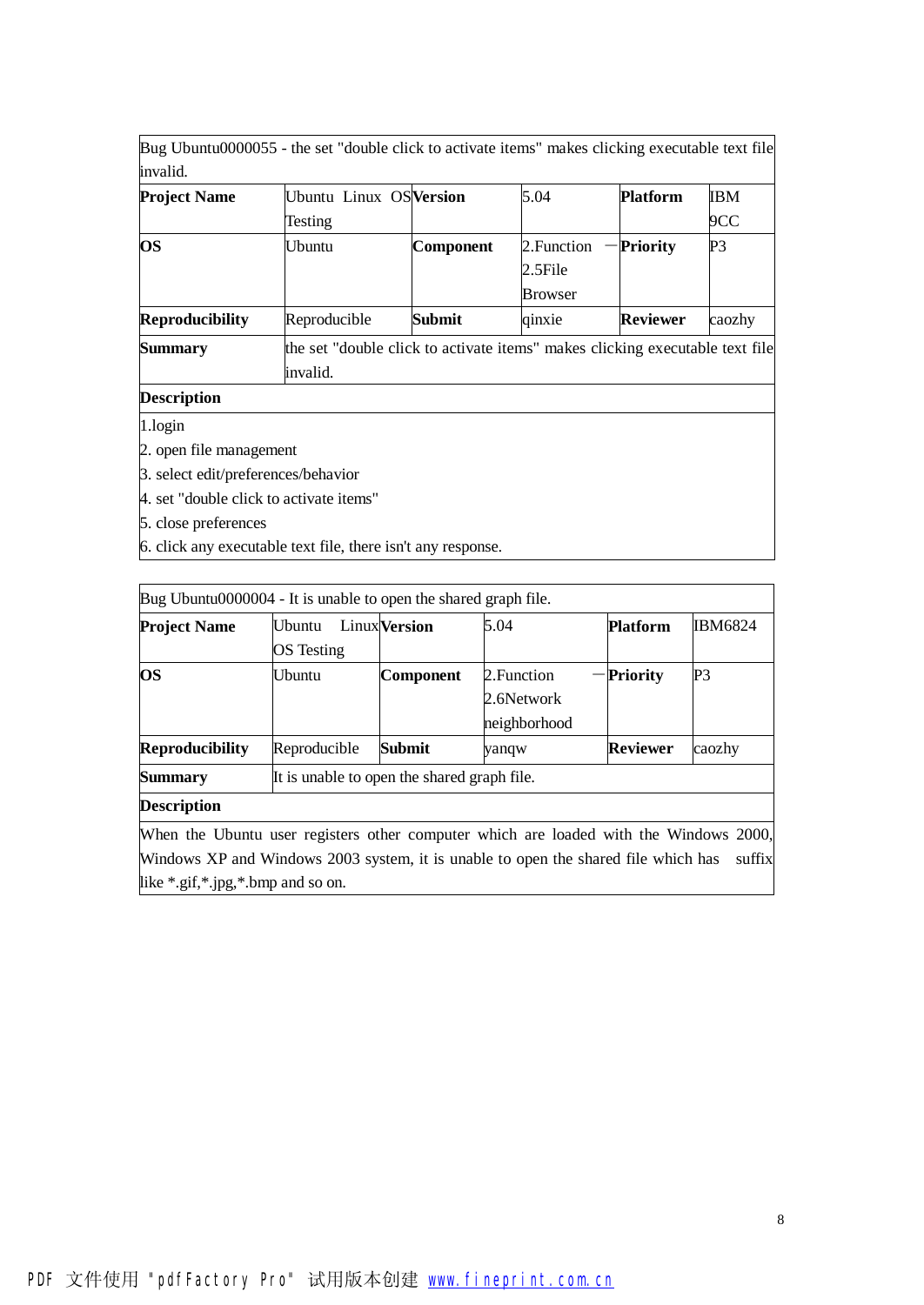Bug Ubuntu0000005 - It is unable to automatically check the IP conflict and the DNS availability.

| <del>.</del>           |                   |                      |                                                                               |                 |                |
|------------------------|-------------------|----------------------|-------------------------------------------------------------------------------|-----------------|----------------|
| <b>Project Name</b>    | Ubuntu            | <b>Linux</b> Version | 5.04                                                                          | <b>Platform</b> | <b>IBM6824</b> |
|                        | <b>OS</b> Testing |                      |                                                                               |                 |                |
| <b>OS</b>              | Ubuntu            | Component            | 2. Function                                                                   | -Priority       | P3             |
|                        |                   |                      | 2.6Network                                                                    |                 |                |
|                        |                   |                      | neighborhood                                                                  |                 |                |
| <b>Reproducibility</b> | Reproducible      | Submit               | yanqw                                                                         | <b>Reviewer</b> | caozhy         |
| <b>Summary</b>         |                   |                      | It is unable to automatically check the IP conflict and the DNS availability. |                 |                |

# **Description**

1.Systerm->Administration->Networking

2. You can set the IP through double-clicking the Ethernet connection. When the IP address is the same as other host computer's IP, the system will not prompt the IP address conflict.

3. You can add new DNS Server, but the system will not prompt the DNS availability. Magically, some invalid DNS servers still can analyze the website.

| Bug Ubuntu0000008 - It is unable to set the password for the shared folder. |                             |                      |                                                        |                 |                |
|-----------------------------------------------------------------------------|-----------------------------|----------------------|--------------------------------------------------------|-----------------|----------------|
| <b>Project Name</b>                                                         | <b>Ubuntu</b><br>OS Testing | <b>Linux</b> Version | 5.04                                                   | <b>Platform</b> | <b>IBM6824</b> |
| <b>OS</b>                                                                   | Ubuntu                      | <b>Component</b>     | 2. Function<br>2.6Network<br>neighborhood              | -Priority       | P3             |
| <b>Reproducibility</b>                                                      | Reproducible                | Submit               | yanqw                                                  | <b>Reviewer</b> | caozhy         |
| <b>Summary</b>                                                              |                             |                      | It is unable to set the password for the shared folder |                 |                |
| <b>Description</b>                                                          |                             |                      |                                                        |                 |                |
| It is unable to set the password for the shared folder.                     |                             |                      |                                                        |                 |                |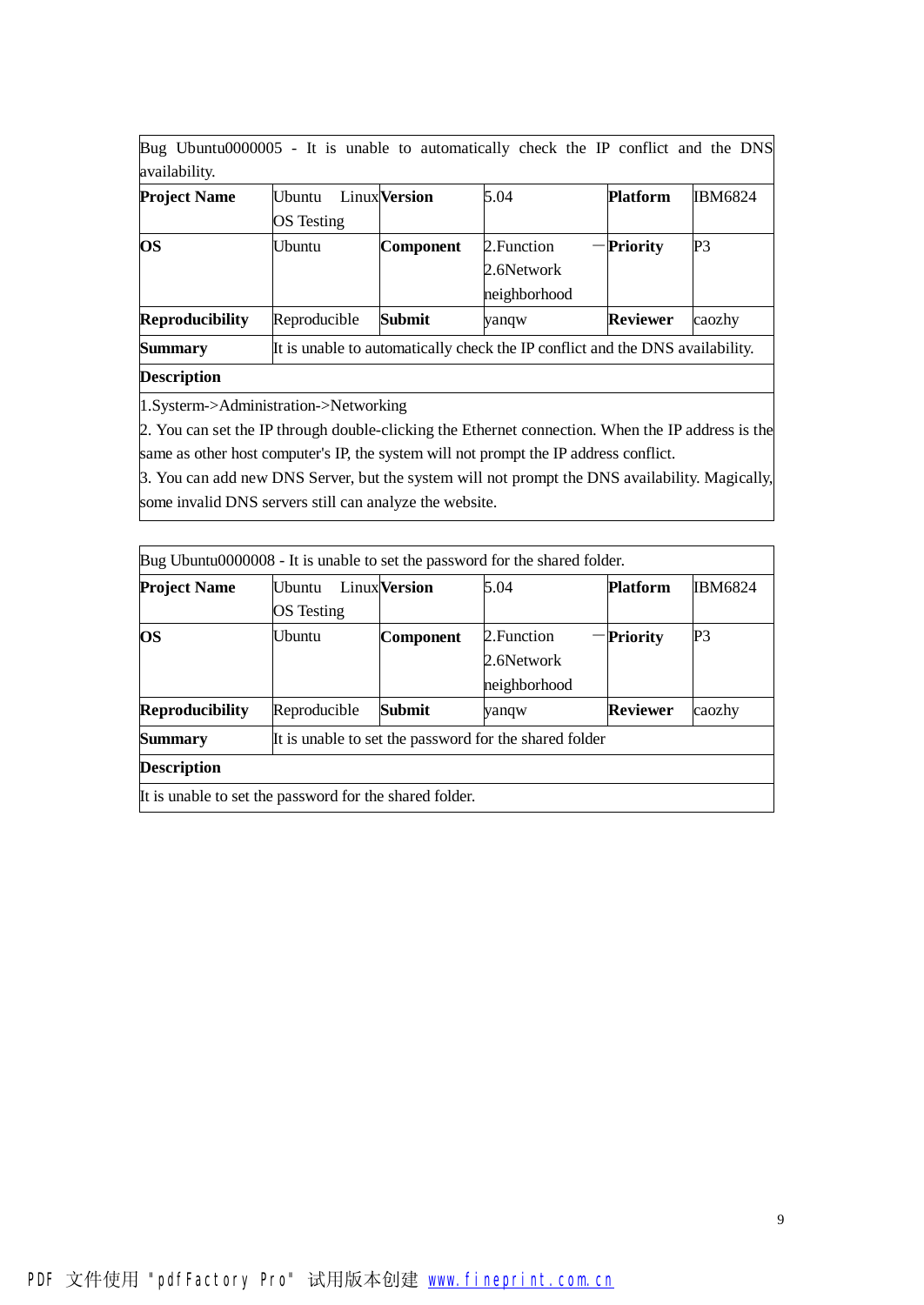| Bug Ubuntu0000042 - Windows2000/XP/2003 system is unable to visit Ubuntu system. |                 |                      |                                                              |                 |                |
|----------------------------------------------------------------------------------|-----------------|----------------------|--------------------------------------------------------------|-----------------|----------------|
| <b>Project Name</b>                                                              | <b>I</b> Jbuntu | <b>Linux</b> Version | 5.04                                                         | <b>Platform</b> | <b>IBM6824</b> |
|                                                                                  | OS Testing      |                      |                                                              |                 |                |
| <b>OS</b>                                                                        | <b>Ubuntu</b>   | Component            | 2. Function                                                  | - Priority      | P <sub>3</sub> |
|                                                                                  |                 |                      | 2.6Network                                                   |                 |                |
|                                                                                  |                 |                      | neighborhood                                                 |                 |                |
| <b>Reproducibility</b>                                                           | Reproducible    | Submit               | yanqw                                                        | <b>Reviewer</b> | caozhy         |
| <b>Summary</b>                                                                   |                 |                      | Windows2000/XP/2003 system is unable to visit Ubuntu system. |                 |                |
| <b>Description</b>                                                               |                 |                      |                                                              |                 |                |

1. Open the Windows2000/Xp/2003's network neighborhood, and the computers on the network will show in the network neighborhood. If you visit the computer with Ubuntu system, you will be prompted to enter the hostname and password. But when you have entered the hostname and password, you still can not visit the computer with Ubuntu system.

2.On the Windows system, Start->Run Application. Enter "\\other computer's IP address or hostname". you will be prompted to enter the hostname and password. But when you have entered the hostname and password, you still can not visit the computer with Ubuntu system.

3.You can not visit the computer with the Ubuntu system, so you can not visit copy and plaster the shared files and folders on those computers.

| Bug Ubuntu0000045 - It is unable to visit the Windows 2003 shared equipments. |              |                      |                                                           |                 |         |
|-------------------------------------------------------------------------------|--------------|----------------------|-----------------------------------------------------------|-----------------|---------|
| <b>Project Name</b>                                                           | Ubuntu.      | <b>Linux</b> Version | 5.04                                                      | <b>Platform</b> | IBM6824 |
|                                                                               | OS Testing   |                      |                                                           |                 |         |
| <b>OS</b>                                                                     | Ubuntu       | Component            | 2. Function                                               | -Priority       | P3      |
|                                                                               |              |                      | 2.6Network                                                |                 |         |
|                                                                               |              |                      | neighborhood                                              |                 |         |
| <b>Reproducibility</b>                                                        | Reproducible | Submit               | yanqw                                                     | <b>Reviewer</b> | caozhy  |
| <b>Summary</b>                                                                |              |                      | It is unable to visit the Windows 2003 shared equipments. |                 |         |
| <b>Description</b>                                                            |              |                      |                                                           |                 |         |
| It is unable to visit the Windows 2003 shared equipments.                     |              |                      |                                                           |                 |         |

|                                                  |               |                      | Bug Ubuntu0000046 - It is unable to visit the Ubuntu shared equipments. |                 |                |
|--------------------------------------------------|---------------|----------------------|-------------------------------------------------------------------------|-----------------|----------------|
| <b>Project Name</b>                              | <b>Ubuntu</b> | <b>Linux</b> Version | 5.04                                                                    | <b>Platform</b> | <b>IBM6824</b> |
|                                                  | OS Testing    |                      |                                                                         |                 |                |
| <b>OS</b>                                        | I Ibuntu      | Component            | 2. Function                                                             | <b>Priority</b> | P3             |
|                                                  |               |                      | 2.6Network                                                              |                 |                |
|                                                  |               |                      | neighborhood                                                            |                 |                |
| <b>Reproducibility</b>                           | Reproducible  | Submit               | yanqw                                                                   | <b>Reviewer</b> | caozhy         |
| Summary                                          |               |                      | It is unable to visit the Ubuntu shared equipments.                     |                 |                |
| <b>Description</b>                               |               |                      |                                                                         |                 |                |
| It is unable to visit the Ubuntu shared printer. |               |                      |                                                                         |                 |                |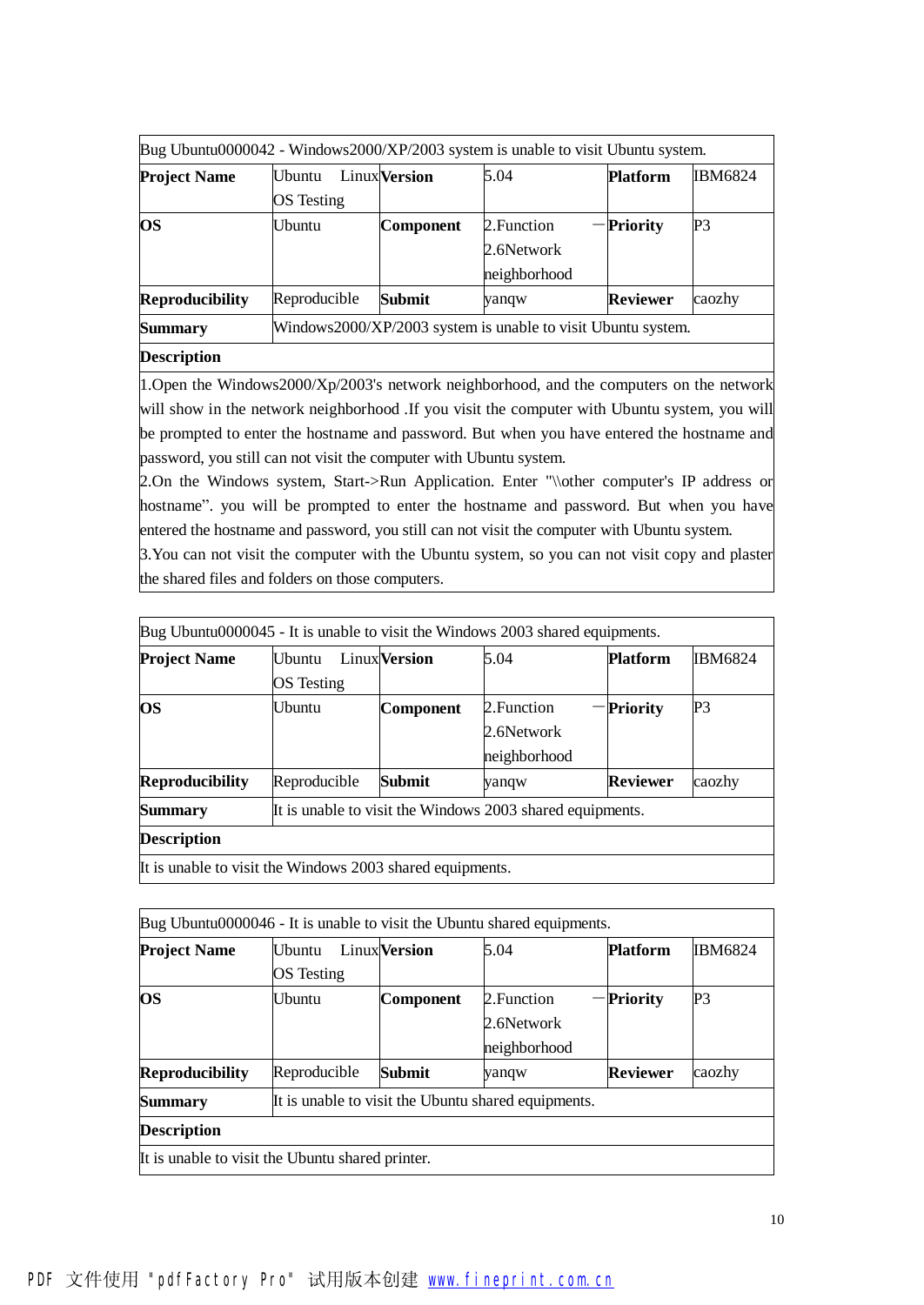| <b>Project Name</b>    | <b>I</b> Jbuntu | <b>Linux</b> Version | 5.04                                                  | <b>Platform</b> | <b>IBM6824</b> |  |  |  |  |
|------------------------|-----------------|----------------------|-------------------------------------------------------|-----------------|----------------|--|--|--|--|
|                        | OS Testing      |                      |                                                       |                 |                |  |  |  |  |
| <b>OS</b>              | Ubuntu          | <b>Component</b>     | 2. Function                                           | <b>Priority</b> | P3             |  |  |  |  |
|                        |                 |                      | 2.6Network                                            |                 |                |  |  |  |  |
|                        |                 |                      | neighborhood                                          |                 |                |  |  |  |  |
| <b>Reproducibility</b> | Reproducible    | Submit               | yanqw                                                 | <b>Reviewer</b> | caozhy         |  |  |  |  |
| <b>Summary</b>         |                 |                      | Ubuntu does not have the searching computer function. |                 |                |  |  |  |  |
| <b>Description</b>     |                 |                      |                                                       |                 |                |  |  |  |  |

| Bug Ubuntu0000021 - Command "file" can't recognize Chinese bracket |                                                |                  |             |                 |                |
|--------------------------------------------------------------------|------------------------------------------------|------------------|-------------|-----------------|----------------|
| Project                                                            | <b>Ubuntu Linux OS Version</b>                 |                  | 5.04        | <b>Platform</b> | <b>IBM 9CC</b> |
|                                                                    | Testing                                        |                  |             |                 |                |
| <b>OS</b>                                                          | Ubuntu                                         | <b>Component</b> | 2. Function | Priority        | P3             |
|                                                                    |                                                |                  | 2.7Common   |                 |                |
|                                                                    |                                                |                  | Command     |                 |                |
| <b>Reproducibility</b>                                             | Reproducible                                   | Submit           | qinxie      | <b>Reviewer</b> | caozhy         |
| <b>Summary</b>                                                     | Command "file" can't recognize Chinese bracket |                  |             |                 |                |
| <b>Description</b>                                                 |                                                |                  |             |                 |                |
|                                                                    |                                                |                  |             |                 |                |

1.Open terminal;

2.Run command "file" with parameter which includes Chinese Bracket (eg: file /root/boot/ (Copy) test.txt);

3.File type can't be recognize the file type because of the Chinese Bracket.

| Bug Ubuntu0000025 - Command "cat" can't work with PPT or DOC files |                                                          |           |             |                 |                |
|--------------------------------------------------------------------|----------------------------------------------------------|-----------|-------------|-----------------|----------------|
| Project                                                            | Ubuntu Linux OS Version                                  |           | 5.04        | <b>Platform</b> | <b>IBM 9CC</b> |
|                                                                    | Testing                                                  |           |             |                 |                |
| <b>OS</b>                                                          | Ubuntu                                                   | Component | 2. Function | <b>Priority</b> | P3             |
|                                                                    |                                                          |           | 2.7Common   |                 |                |
|                                                                    |                                                          |           | Command     |                 |                |
| <b>Reproducibility</b>                                             | Reproducible                                             | Submit    | qinxie      | <b>Reviewer</b> | caozhy         |
| <b>Summary</b>                                                     | Command "cat" can't work with PPT or DOC files           |           |             |                 |                |
| <b>Description</b>                                                 |                                                          |           |             |                 |                |
| 1. Open terminal;                                                  |                                                          |           |             |                 |                |
|                                                                    | 2. Run cat with PPT or DOC file(eg: cat officefile.doc); |           |             |                 |                |
| 3. The displayed chars are abnormal.                               |                                                          |           |             |                 |                |
|                                                                    |                                                          |           |             |                 |                |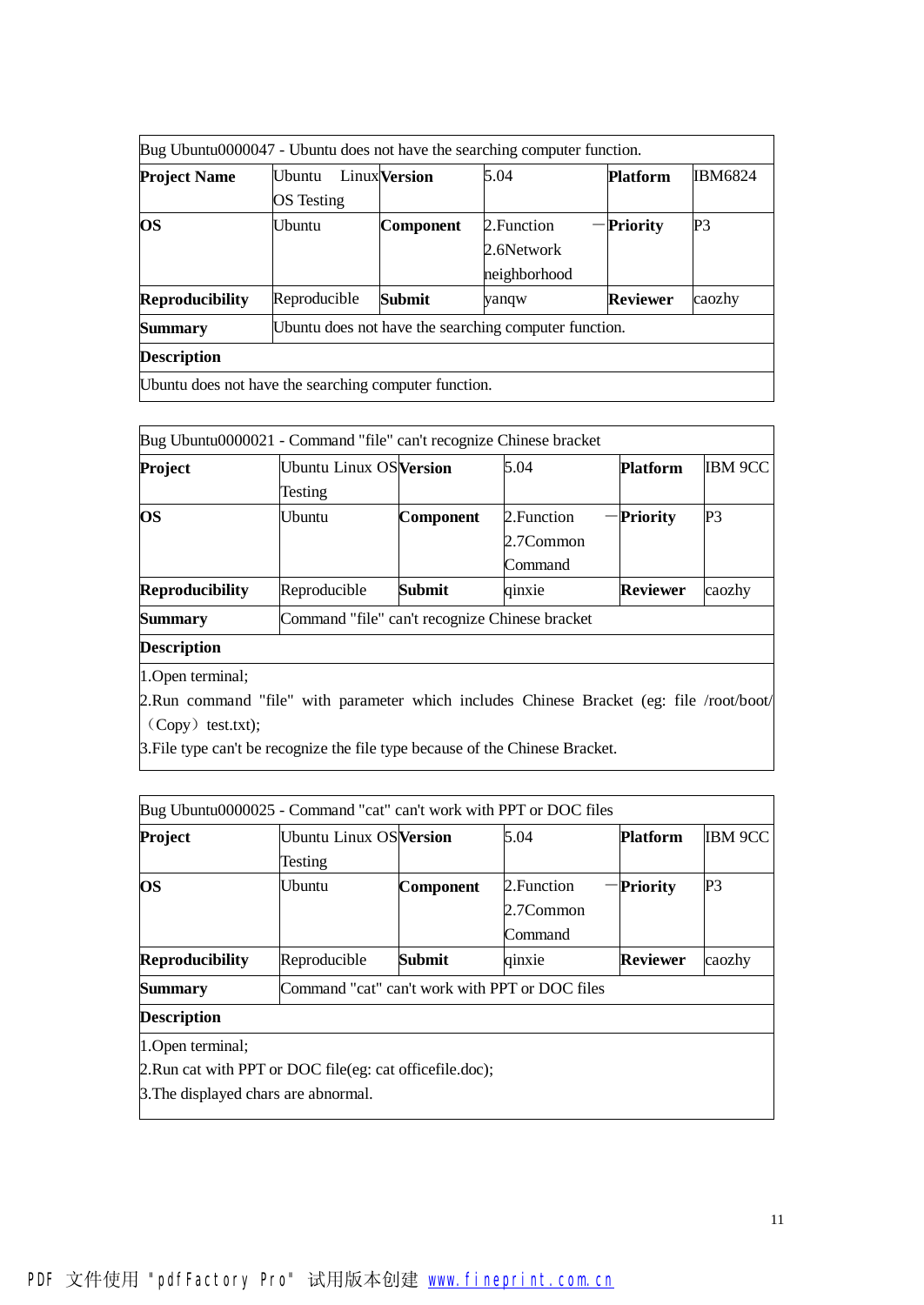|                        | Bug Ubuntu0000026 - Command "more" can't work with PPT or DOC files |                  |             |                 |         |
|------------------------|---------------------------------------------------------------------|------------------|-------------|-----------------|---------|
| Project                | <b>Ubuntu Linux OS Version</b>                                      |                  | 5.04        | <b>Platform</b> | IBM 9CC |
|                        | Testing                                                             |                  |             |                 |         |
| <b>OS</b>              | Ubuntu                                                              | <b>Component</b> | 2. Function | <b>Priority</b> | P3      |
|                        |                                                                     |                  | 2.7Common   |                 |         |
|                        |                                                                     |                  | Command     |                 |         |
| <b>Reproducibility</b> | Reproducible                                                        | Submit           | qinxie      | <b>Reviewer</b> | caozhy  |
| <b>Summary</b>         | Command "more" can't work with PPT or DOC files                     |                  |             |                 |         |
| <b>Description</b>     |                                                                     |                  |             |                 |         |
| 1. Open terminal;      |                                                                     |                  |             |                 |         |
|                        | 2. Run cat with PPT or DOC file(eg: more officefile.doc);           |                  |             |                 |         |
|                        |                                                                     |                  |             |                 |         |

3.The displayed chars are abnormal.

| Bug Ubuntu0000034 - Command "less" can't work with refresh option                     |                                               |                  |             |                 |                |
|---------------------------------------------------------------------------------------|-----------------------------------------------|------------------|-------------|-----------------|----------------|
| Project                                                                               | <b>Ubuntu Linux OS Version</b>                |                  | 5.04        | <b>Platform</b> | <b>IBM 9CC</b> |
|                                                                                       | Testing                                       |                  |             |                 |                |
| <b>OS</b>                                                                             | Ubuntu                                        | <b>Component</b> | 2. Function | <b>Priority</b> | P <sub>3</sub> |
|                                                                                       |                                               |                  | 2.7Common   |                 |                |
|                                                                                       |                                               |                  | Command     |                 |                |
| <b>Reproducibility</b>                                                                | Reproducible                                  | Submit           | qinxie      | Reviewer        | caozhy         |
| Summary                                                                               | Command "less" can't work with refresh option |                  |             |                 |                |
| <b>Description</b>                                                                    |                                               |                  |             |                 |                |
| 1. Create nonempty text.txt with gedit;                                               |                                               |                  |             |                 |                |
| 2. Open one terminal and run "less text.txt";                                         |                                               |                  |             |                 |                |
| 3. Modify text txt in gedit, input some character in first line: "hello world";       |                                               |                  |             |                 |                |
| 4. Use the refreshing parameter "Ctrl-R" in terminal which is running "less text.txt" |                                               |                  |             |                 |                |
| 5. "hello world" isn't be displayed in the terminal which is running "less text.txt"  |                                               |                  |             |                 |                |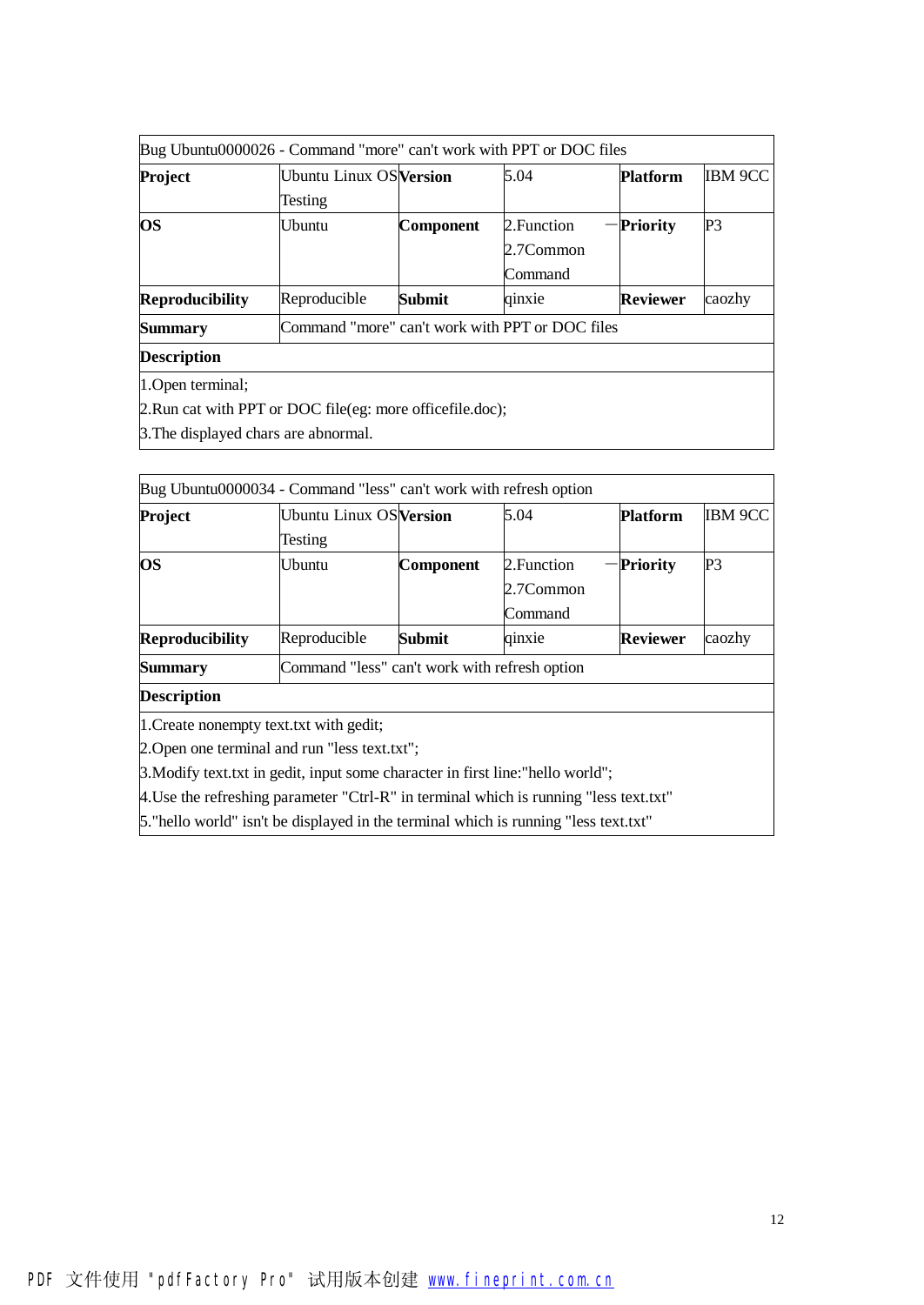|                        |                   |                                                   | Bug Ubuntu0000013 - The fast forward function in CD Player has defect |                 |                |  |  |  |
|------------------------|-------------------|---------------------------------------------------|-----------------------------------------------------------------------|-----------------|----------------|--|--|--|
| <b>Project Name</b>    | <b>Ubuntu</b>     | <b>Linux</b> Version                              | 5.04                                                                  | <b>Platform</b> | $HP-D330$      |  |  |  |
|                        | <b>OS</b> Testing |                                                   |                                                                       |                 |                |  |  |  |
| <b>OS</b>              | Linux             | Component                                         | 2. Function                                                           | - Priority      | P <sub>3</sub> |  |  |  |
|                        |                   |                                                   | 2.8 Application                                                       |                 |                |  |  |  |
| <b>Reproducibility</b> | Reproducible      | <b>Submit</b>                                     | louli                                                                 | <b>Reviewer</b> | caozhy         |  |  |  |
| <b>Summary</b>         |                   | The fast forward function in CD Player has defect |                                                                       |                 |                |  |  |  |
| <b>Description</b>     |                   |                                                   |                                                                       |                 |                |  |  |  |

1.Insert music CD into CD driver;

2.Launch Application->Sound & Video->CD Player;

3.Playing CD;

4.Press Fast Forward button many times, the player actually execute rewind operation. Furthermore. Current Playing Time/Whole Time is displayed incorrectly in the GUI if press Fast Forward button frequently.

| Bug Ubuntu0000015 - Recording level monitor has refresh defect |                    |               |                                            |                 |           |
|----------------------------------------------------------------|--------------------|---------------|--------------------------------------------|-----------------|-----------|
| <b>Project Name</b>                                            | <b>Ubuntu</b>      | Version       | 5.04                                       | <b>Platform</b> | $HP-D330$ |
|                                                                | <b>OS</b><br>Linux |               |                                            |                 |           |
|                                                                | Testing            |               |                                            |                 |           |
| <b>OS</b>                                                      | Linux              | Component     | 2. Function                                | Priority        | P3        |
|                                                                |                    |               | 2.8 Application                            |                 |           |
| <b>Reproducibility</b>                                         | Random             | <b>Submit</b> | louli                                      | <b>Reviewer</b> | caozhy    |
| <b>Summary</b>                                                 |                    |               | Recording level monitor has refresh defect |                 |           |
| <b>Description</b>                                             |                    |               |                                            |                 |           |
| 1. Launch Application->Sound & Video->Sound Recorder;          |                    |               |                                            |                 |           |
| 2. Start recording;                                            |                    |               |                                            |                 |           |

3.Launch Application->Sound & Video->Recording level monitor, then recording level monitor window is opened;

4.Minimize recording level monitor window;

5.Unminimize recording level monitor window, then the progress bar in the window is not display.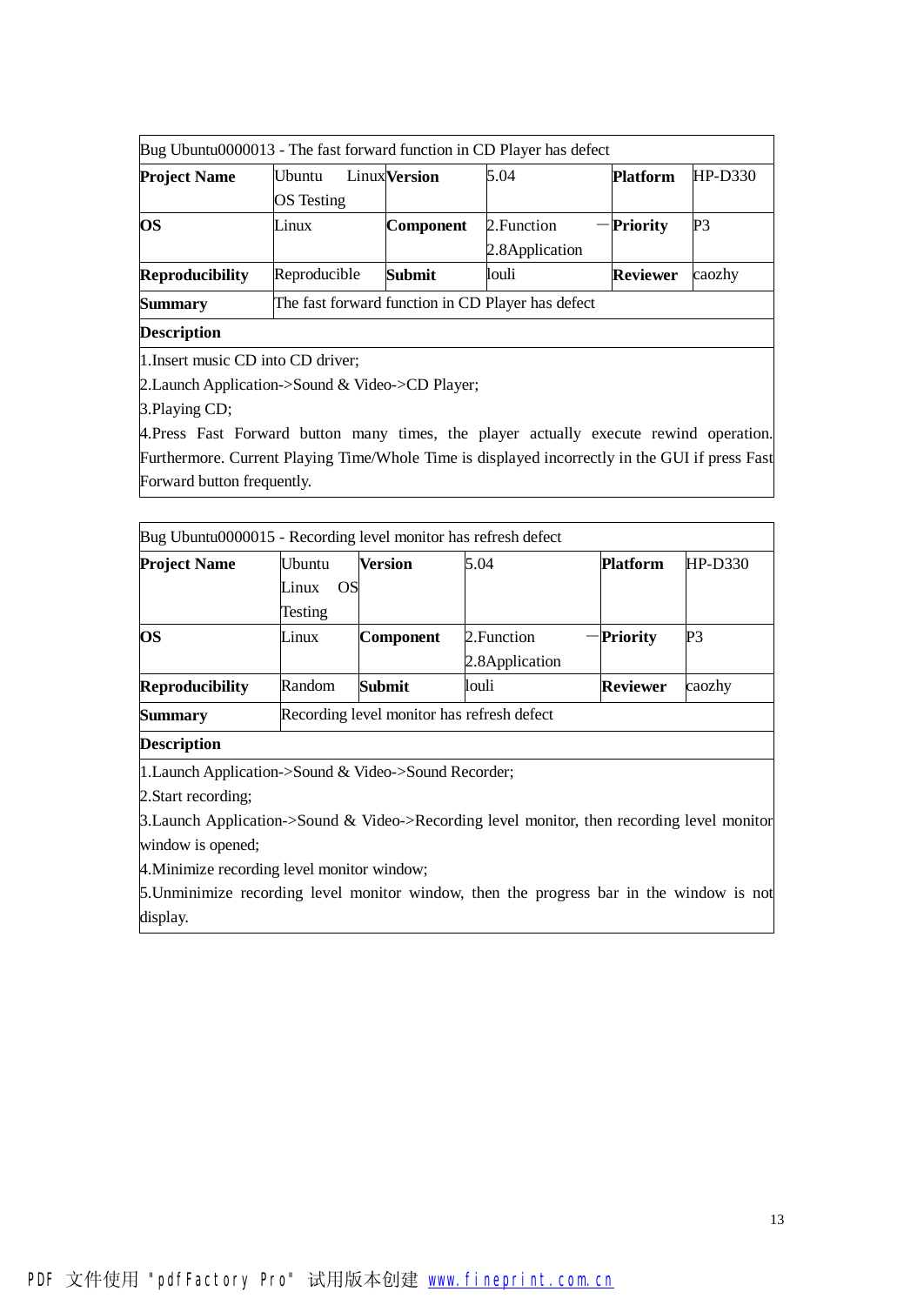Bug Ubuntu0000017 - Sound Recorder has no response to all the operations when Recording level monitor is opened

| <b>Project Name</b>           | Ubuntu Linux Version |                                                                           | 5.04            | <b>Platform HP-D330</b> |                |  |  |  |
|-------------------------------|----------------------|---------------------------------------------------------------------------|-----------------|-------------------------|----------------|--|--|--|
|                               | <b>OS</b> Testing    |                                                                           |                 |                         |                |  |  |  |
| <b>OS</b>                     | Linux                | Component <sup>2</sup> . Function                                         |                 | $-$ Priority            | P <sub>2</sub> |  |  |  |
|                               |                      |                                                                           | 2.8 Application |                         |                |  |  |  |
| <b>Reproducibility</b> Random |                      | <b>Submit</b>                                                             | louli           | Reviewercaozhy          |                |  |  |  |
| <b>Summary</b>                |                      | Sound Recorder has no response to all the operations when Recording level |                 |                         |                |  |  |  |
|                               | Monitor is opened    |                                                                           |                 |                         |                |  |  |  |

### **Description**

1.Launch Application->Sound & Video->Recording level monitor;

2.Launch Application->Sound & Video->Sound Recorder;

3.Execute recording, then Sound Recorder has no response to all the operations.

Bug Ubuntu0000022 - Sound Recorder has no response to all the operations when recording in the new window

| <b>Project Name</b>    | <b>Ubuntu</b> | Version          | 5.04                                                                       | <b>Platform</b> | $HP-D330$ |
|------------------------|---------------|------------------|----------------------------------------------------------------------------|-----------------|-----------|
|                        | OSI<br>Linux  |                  |                                                                            |                 |           |
|                        | Testing       |                  |                                                                            |                 |           |
| <b>OS</b>              | Linux         | <b>Component</b> | 2. Function                                                                | <b>Priority</b> | P3        |
|                        |               |                  | 2.8 Application                                                            |                 |           |
| <b>Reproducibility</b> | Random        | <b>Submit</b>    | louli                                                                      | <b>Reviewer</b> | caozhy    |
| <b>Summary</b>         |               |                  | Sound Recorder has no response to all the operations when recording in the |                 |           |
|                        | new window    |                  |                                                                            |                 |           |

# **Description**

1.Launch Application->Sound & Video->Sound Recorder;

2.Press Record button, start recording;

3.After several seconds, stop recording;

4. Press New button, launch new Recorder window;

5. In new Recorder window, press Record button, then Sound Recorder has no response to all the operations.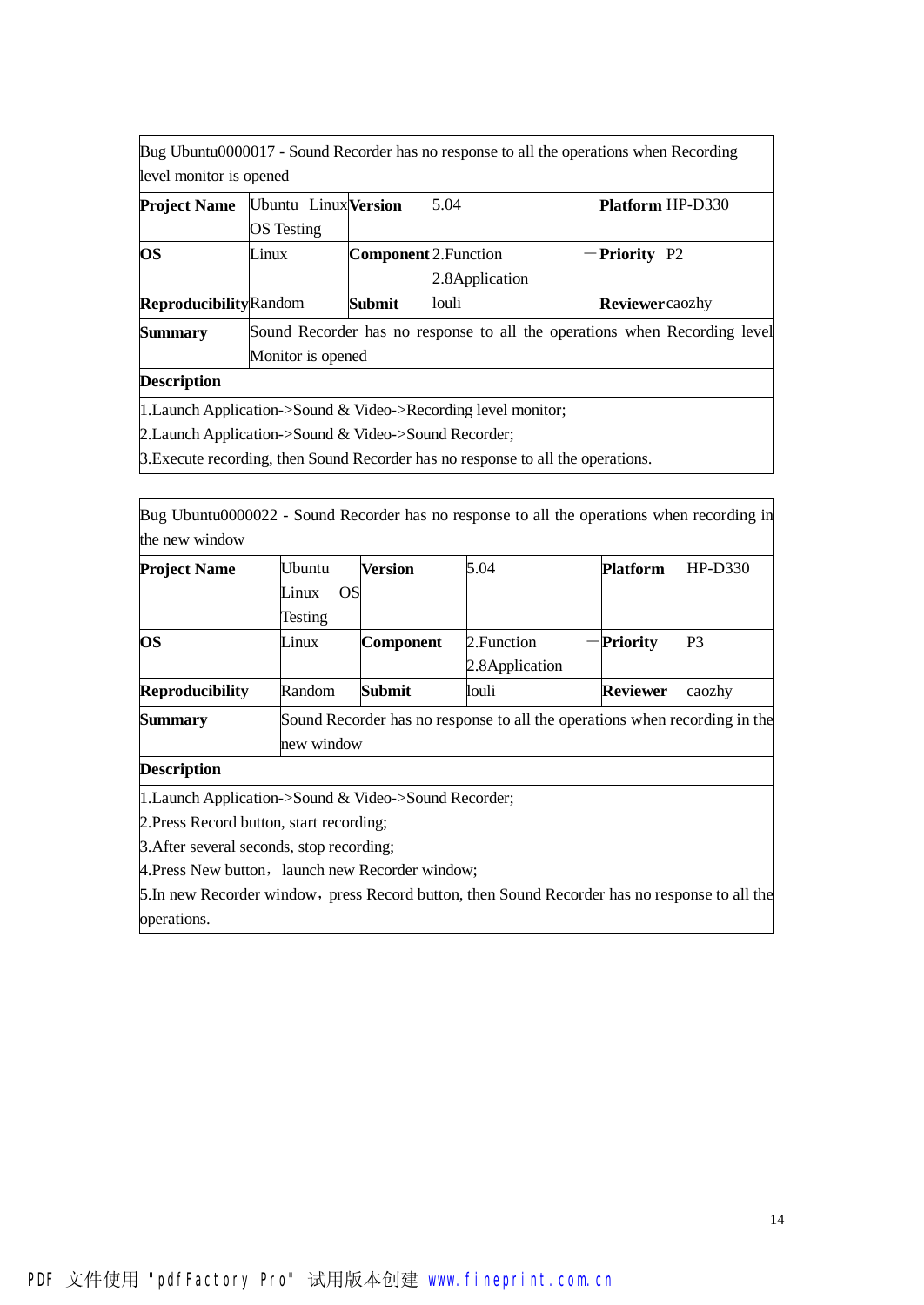| Bug Ubuntu0000023 - File Length is displayed incorrectly when playing record file |                                                       |                                  |                                                               |                      |                |  |  |
|-----------------------------------------------------------------------------------|-------------------------------------------------------|----------------------------------|---------------------------------------------------------------|----------------------|----------------|--|--|
| <b>Project Name</b>                                                               | Ubuntu Linux OS Version                               |                                  |                                                               | 5.04Platform HP-D330 |                |  |  |
|                                                                                   | Testing                                               |                                  |                                                               |                      |                |  |  |
| <b>OS</b>                                                                         | Linux                                                 | Component <sup>2</sup> .Function |                                                               | <b>Priority</b>      | P <sub>3</sub> |  |  |
|                                                                                   |                                                       |                                  | 2.8 Application                                               |                      |                |  |  |
| <b>Reproducibility</b> Random                                                     |                                                       | Submit                           | louli                                                         | Reviewercaozhy       |                |  |  |
| <b>Summary</b>                                                                    |                                                       |                                  | File Length is displayed incorrectly when playing record file |                      |                |  |  |
| <b>Description</b>                                                                |                                                       |                                  |                                                               |                      |                |  |  |
|                                                                                   | 1. Launch Application->Sound & Video->Sound Recorder; |                                  |                                                               |                      |                |  |  |
| 2. Open a record file;                                                            |                                                       |                                  |                                                               |                      |                |  |  |
| 3. Press Play button;                                                             |                                                       |                                  |                                                               |                      |                |  |  |
|                                                                                   | 4. File Length is displayed incorrectly.              |                                  |                                                               |                      |                |  |  |

Bug Ubuntu0000028 - In Music Player, the result of import audio CD does not reflect to music library list

|                             | <b>Project Name</b> Ubuntu Linux OS Version |                                   |                 | 5.04 Platform HP-D330 |  |
|-----------------------------|---------------------------------------------|-----------------------------------|-----------------|-----------------------|--|
|                             | Testing                                     |                                   |                 |                       |  |
| <b>OS</b>                   | Linux                                       | Component <sup>2</sup> . Function |                 | $-$ Priority P3       |  |
|                             |                                             |                                   | 2.8 Application |                       |  |
| ReproducibilityReproducible |                                             | Submit                            | louli           | Reviewercaozhy        |  |

**Summary** In Music Player, the result of import audio CD does not reflect to music library list

**Description**

1.Insert music CD into CD driver;

2.Launch Application->Sound & Video->Music Player;

3. Select menu: Music->Import Audio CD, then Sound Juice launched;

4.Sound Juice lists the content of Music CD. Press Extract button, then Sound Juice starts extracting CD;

5. When extraction is completed, return to Music Player, the tracks that extracted recently are not in the music library list.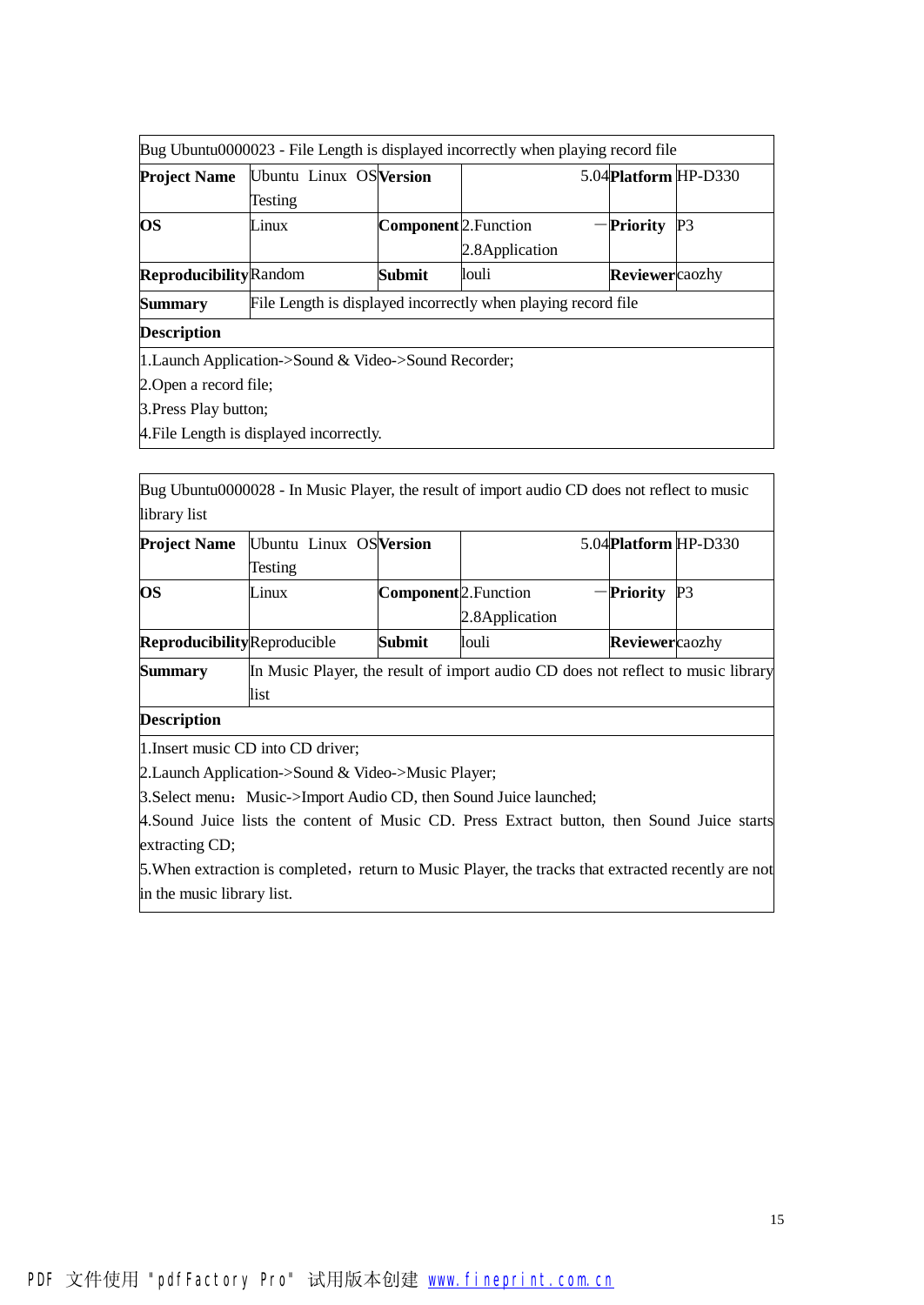|                        |                                    |                                                                  | Bug Ubuntu0000029 - No prompt "overwrite" when add homonymous files to archive file. |                 |           |  |  |  |
|------------------------|------------------------------------|------------------------------------------------------------------|--------------------------------------------------------------------------------------|-----------------|-----------|--|--|--|
| <b>Project Name</b>    | <b>Ubuntu</b><br><b>OS</b> Testing | LinuxVersion                                                     | 5.04                                                                                 | <b>Platform</b> | $HP-D330$ |  |  |  |
| <b>OS</b>              | Linux                              | Component                                                        | 2. Function<br>2.8 Application                                                       | -Priority       | P3        |  |  |  |
| <b>Reproducibility</b> | Reproducible                       | <b>Submit</b>                                                    | louli                                                                                | <b>Reviewer</b> | caozhy    |  |  |  |
| <b>Summary</b>         |                                    | No prompt "overwrite" when add homonymous files to archive file. |                                                                                      |                 |           |  |  |  |
| <b>Description</b>     |                                    |                                                                  |                                                                                      |                 |           |  |  |  |

1.Launch Application->Accessories->Archive manager;

2.Open an archive file;

3.Press add button, add files dialog pops up;

4.Select a file, the file name is the same as the file in archive file, click the "add" button;

5.The program doesn't warn us that "the homonymous file has existed" and overwrite it directly.

Bug Ubuntu0000030 - Text editor has quit unexpectedly when press Cut button in print preview window

| <b>Project Name</b>    | <b>Ubuntu</b>     | <b>Linux</b> Version | 5.04                                                                     | <b>Platform</b> | $HP-D330$      |
|------------------------|-------------------|----------------------|--------------------------------------------------------------------------|-----------------|----------------|
|                        | <b>OS</b> Testing |                      |                                                                          |                 |                |
| <b>OS</b>              | Linux             | <b>Component</b>     | 2. Function                                                              | -Priority       | P <sub>2</sub> |
|                        |                   |                      | 2.8 Application                                                          |                 |                |
| <b>Reproducibility</b> | Reproducible      | Submit               | louli                                                                    | <b>Reviewer</b> | caozhy         |
| <b>Summary</b>         |                   |                      | Text editor has quit unexpectedly when press Cut button in print preview |                 |                |
|                        | window            |                      |                                                                          |                 |                |

**Description**

1.Launch Application->Accessories->Text Editor;

2. Select menu File->Print preview, then print preview window is opened;

3. Press Edit button in the toolbar of print preview window, then Cut button in toolbar is enable;

4. Press Cut button, application has quit unexpectedly.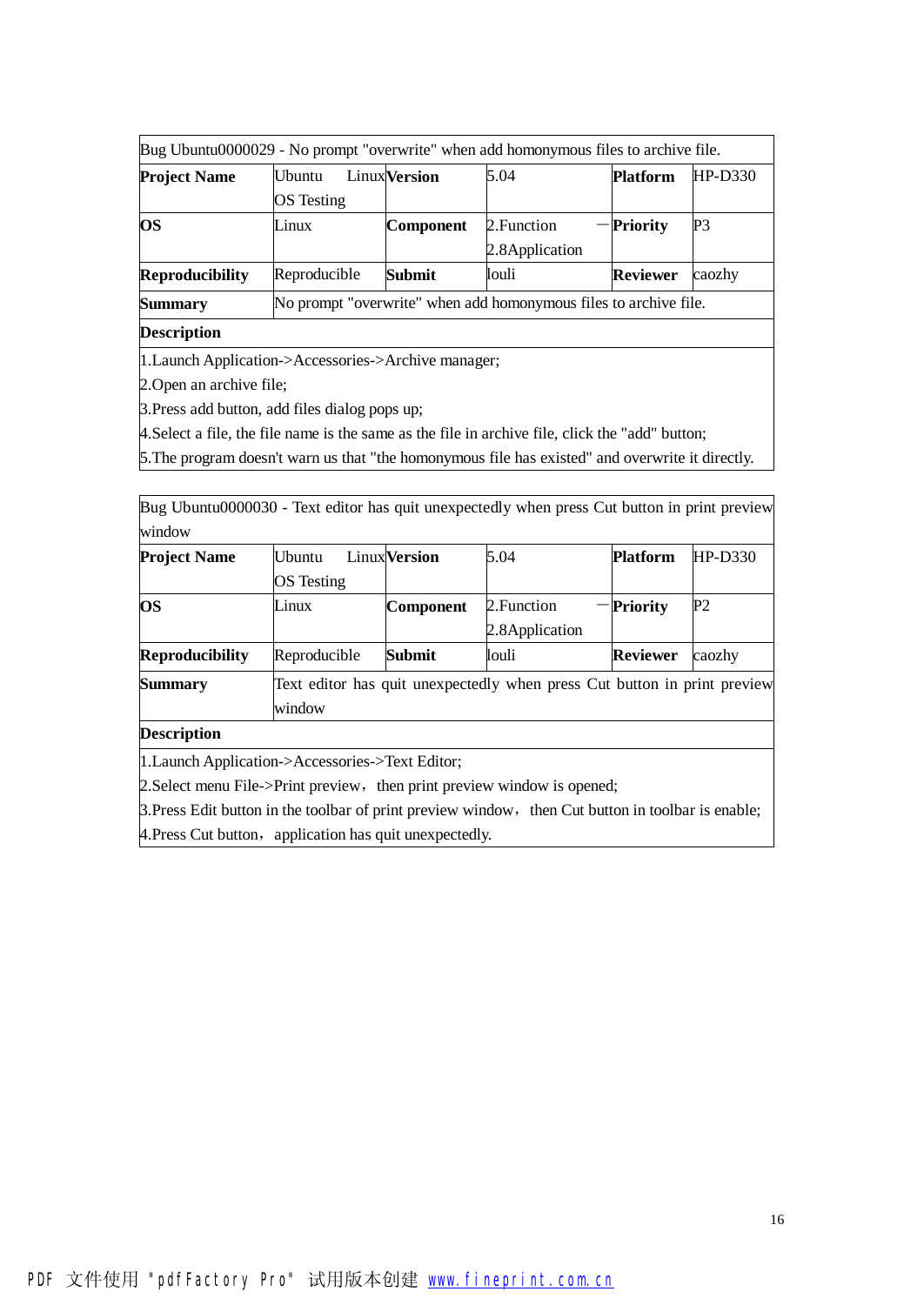Bug Ubuntu0000032 - gThumb Image Viewer couldn't refresh timely after a picture has been rotated

| <b>Project Name</b>    | <b>Ubuntu</b>     | <b>Linux</b> Version | 5.04            | <b>Platform</b> | $HP-D330$ |
|------------------------|-------------------|----------------------|-----------------|-----------------|-----------|
|                        | <b>OS</b> Testing |                      |                 |                 |           |
| <b>OS</b>              | Linux             | <b>Component</b>     | 2. Function     | -Priority       | P4        |
|                        |                   |                      | 2.8 Application |                 |           |
| <b>Reproducibility</b> | Reproducible      | Submit               | louli           | <b>Reviewer</b> | caozhy    |

**Summary** gThumb Image Viewer couldn't refresh timely after a picture has been rotated

#### **Description**

1.Launch Applications->Graphics->gThumb Image Viewer;

2.View a picture formatted png or jpg in image mode;

3.Select menu: tools->rotate images;

4.Choose an arbitrary rotate mode, press the apply button;

5.Return to the main interface, the image doesn't rotate yet;

6.Press "Previous" or "Next" button in toolbar, then return to the original image, we may see the rotated result.

| Bug Ubuntu0000043 - Something is wrong with the exchange module in Evolution Mail |                   |                                                               |                 |                 |                |  |  |  |
|-----------------------------------------------------------------------------------|-------------------|---------------------------------------------------------------|-----------------|-----------------|----------------|--|--|--|
| <b>Project Name</b>                                                               | <b>Ubuntu</b>     | <b>Linux</b> Version                                          | 5.04            | <b>Platform</b> | $HP-D330$      |  |  |  |
|                                                                                   | <b>OS</b> Testing |                                                               |                 |                 |                |  |  |  |
| <b>OS</b>                                                                         | Linux             | Component                                                     | 2. Function     | <b>Priority</b> | P <sub>3</sub> |  |  |  |
|                                                                                   |                   |                                                               | 2.8 Application |                 |                |  |  |  |
| <b>Reproducibility</b>                                                            | Reproducible      | Submit                                                        | louli           | <b>Reviewer</b> | caozhy         |  |  |  |
| <b>Summary</b>                                                                    |                   | Something is wrong with the exchange module in Evolution Mail |                 |                 |                |  |  |  |
| <b>Description</b>                                                                |                   |                                                               |                 |                 |                |  |  |  |

1.Launch Application->internet->Evolution Mail;

2. Press the Exchange button in the left tool bar, switch to the Exchange window, but nothing is in it.

3.Select actions->change exchanges password, a message box pop up to warn that the application has quit unexpectedly.

4.Close the message box, Evolution doesn't quit unexpectedly and still could be used .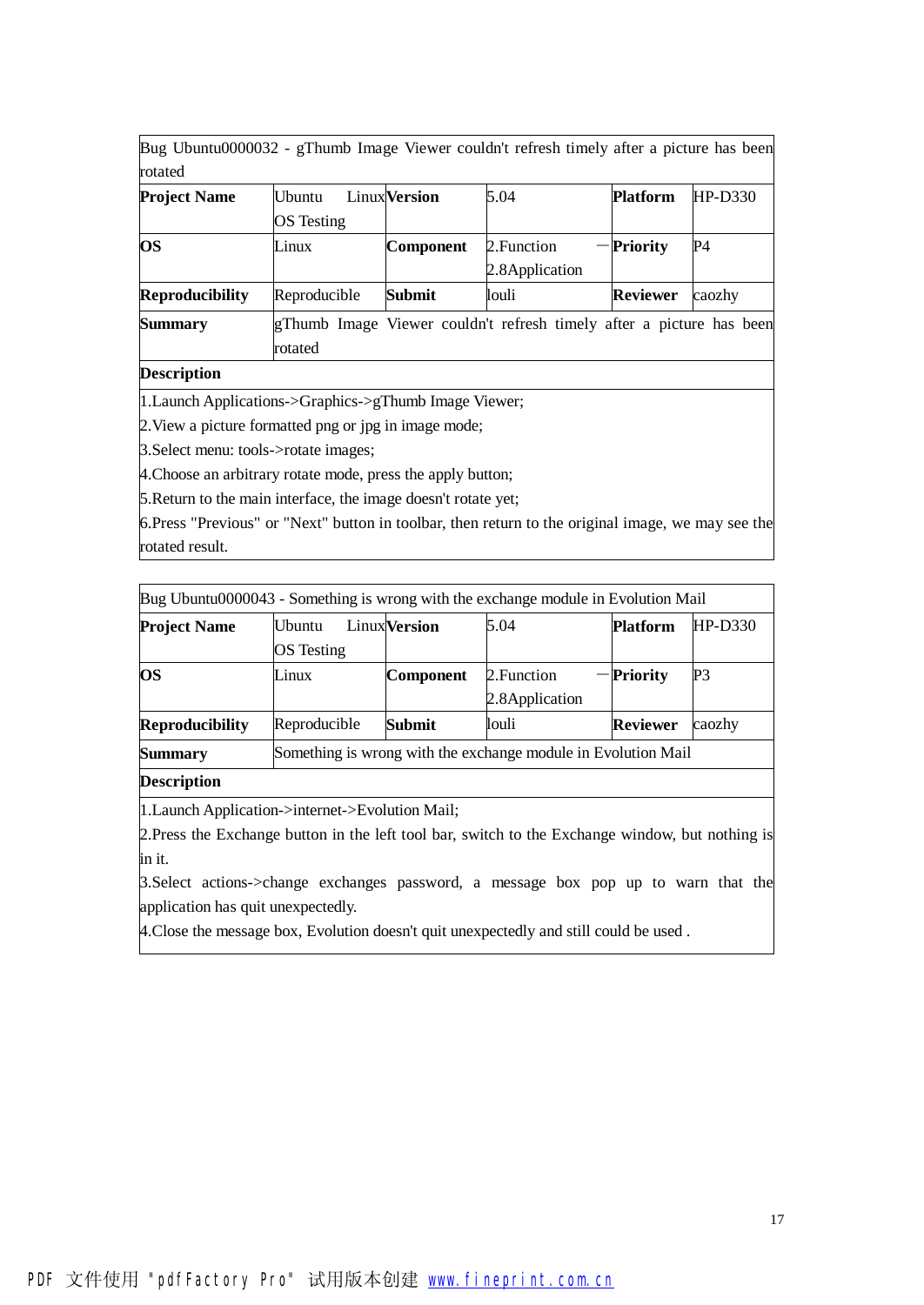Bug Ubuntu0000048 – In OpenOffice.org Drawing, right button menu couldn't activated dialog box

| <b>Project Name</b>    | <b>Ubuntu</b>     | <b>Linux</b> Version | 5.04                                                                       | <b>Platform</b> | $HP-D330$ |
|------------------------|-------------------|----------------------|----------------------------------------------------------------------------|-----------------|-----------|
|                        | <b>OS</b> Testing |                      |                                                                            |                 |           |
| <b>OS</b>              | Linux             | Component            | 2. Function                                                                | -Priority       | <b>P4</b> |
|                        |                   |                      | 2.8 Application                                                            |                 |           |
| <b>Reproducibility</b> | Reproducible      | Submit               | louli                                                                      | <b>Reviewer</b> | caozhy    |
| <b>Summary</b>         |                   |                      | In OpenOffice.org Drawing, right button menu couldn't activated dialog box |                 |           |
|                        |                   |                      |                                                                            |                 |           |

### **Description**

1.Launch Application->Office-> OpenOffice.org Drawing;

attachment.

2.Select menu: View->Full Screen, go into full screen status;

3.Select a menu which could pop up setting dialog from right button menu;

4.No setting dialog is poped up, GUI is locked. No response when click the GUI. We only can exit it with "ESC".

Bug Ubuntu0000003 - It is unable to open the website address and FTP address in the email attachment.

| <b>Project Name</b>    | Ubuntu            | LinuxVersion                                                          | 5.04            | <b>Platform</b> | <b>IBM6824</b> |  |  |  |
|------------------------|-------------------|-----------------------------------------------------------------------|-----------------|-----------------|----------------|--|--|--|
|                        | <b>OS</b> Testing |                                                                       |                 |                 |                |  |  |  |
| <b>OS</b>              | Ubuntu            | Component                                                             | 2. Function     | <b>Priority</b> | P3             |  |  |  |
|                        |                   |                                                                       | 2.9 Application |                 |                |  |  |  |
|                        |                   |                                                                       | Software        |                 |                |  |  |  |
|                        |                   |                                                                       | Integration     |                 |                |  |  |  |
| <b>Reproducibility</b> | Reproducible      | Submit                                                                | yanqw           | <b>Reviewer</b> | caozhy         |  |  |  |
| <b>Summary</b>         |                   | It is unable to open the website address and FTP address in the email |                 |                 |                |  |  |  |

# **Description**

When in the receive mail attachment includes the website and the FTP address connection, you can not open them through single-clicking the address connection in the attachment. If you do so, A window will spring the choice to open the website and FTP address. If you open the website address through the firefox website browser, the new window will spring the choice to open the website and FTP address.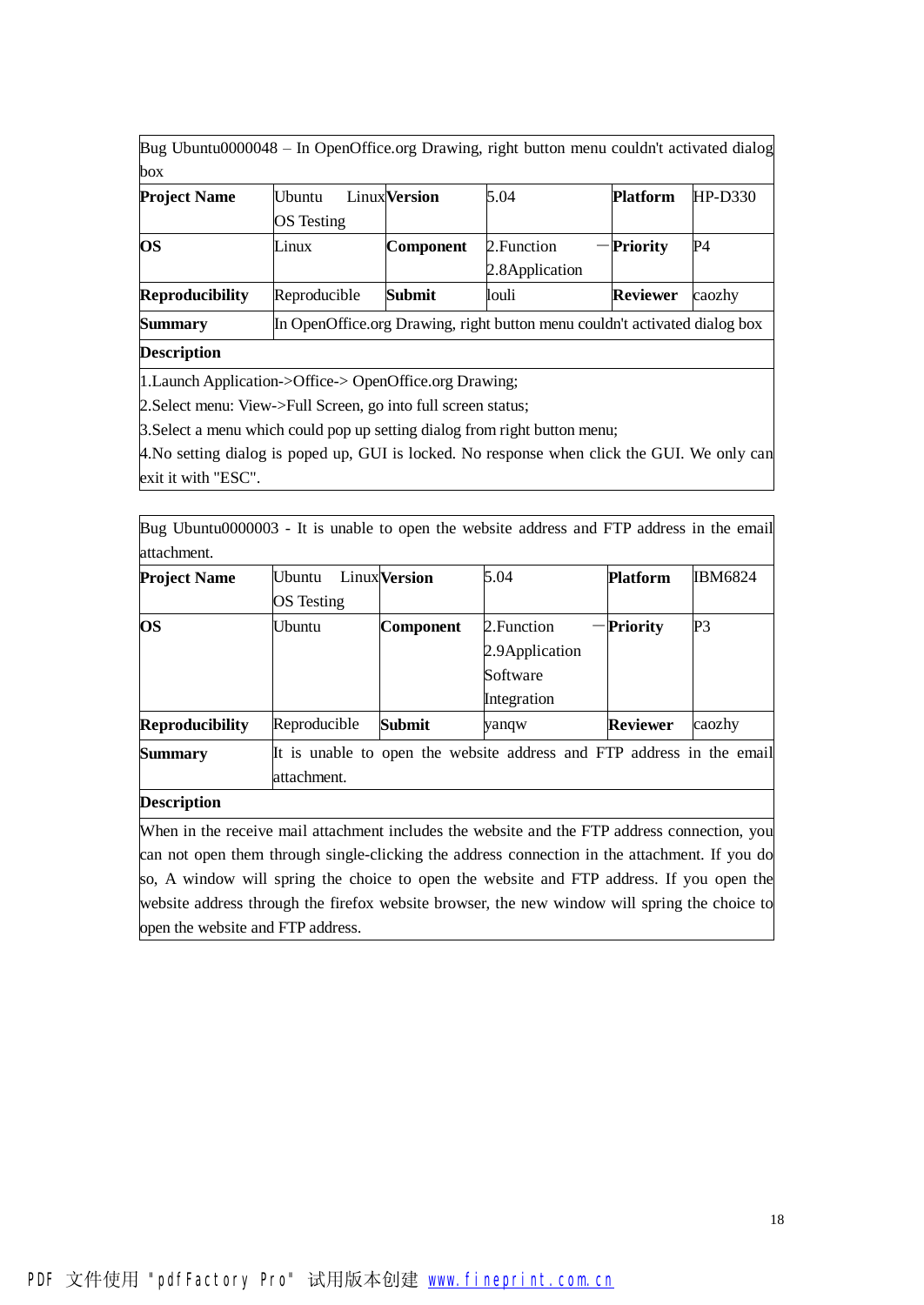| Bug Ubuntu0000035 - It is unable to print the web page. |                                     |                      |                                                                                     |                 |                |  |  |  |  |
|---------------------------------------------------------|-------------------------------------|----------------------|-------------------------------------------------------------------------------------|-----------------|----------------|--|--|--|--|
| Project Name                                            | <b>Ubuntu</b><br>OS Testing         | <b>Linux</b> Version | 5.04                                                                                | <b>Platform</b> | <b>IBM6824</b> |  |  |  |  |
| OS                                                      | Ubuntu                              | Component            | 2. Function<br>2.9 Application<br>Software<br>Integration                           | Priority        | P3             |  |  |  |  |
| <b>Reproducibility</b>                                  | Reproducible                        | Submit               | yanqw                                                                               | <b>Reviewer</b> | caozhy         |  |  |  |  |
| Summary                                                 | It is unable to print the web page. |                      |                                                                                     |                 |                |  |  |  |  |
| <b>Description</b>                                      |                                     |                      |                                                                                     |                 |                |  |  |  |  |
|                                                         |                                     |                      | It is unable to print the web page through the shared printer or the local printer. |                 |                |  |  |  |  |

| Bug Ubuntu0000012 - Volume Control has no help            |                            |                      |              |                 |           |
|-----------------------------------------------------------|----------------------------|----------------------|--------------|-----------------|-----------|
| <b>Project Name</b>                                       | <b>U</b> buntu             | <b>Linux</b> Version | 5.04         | <b>Platform</b> | $HP-D330$ |
|                                                           | OS Testing                 |                      |              |                 |           |
| <b>OS</b>                                                 | Linux                      | Component            | 4. Usability | <b>Priority</b> | P3        |
| <b>Reproducibility</b>                                    | Reproducible               | Submit               | louli        | Reviewer        | caozhy    |
| <b>Summary</b>                                            | Volume Control has no help |                      |              |                 |           |
| <b>Description</b>                                        |                            |                      |              |                 |           |
| $ 1$ . Launch Application->Sound & Video->Volume Control; |                            |                      |              |                 |           |
| 2. Select menu: Help->contents, there is no help display. |                            |                      |              |                 |           |

| Bug Ubuntu0000027 - Music Player GUI has a localization defect                   |                                            |                      |              |                 |                |  |  |  |
|----------------------------------------------------------------------------------|--------------------------------------------|----------------------|--------------|-----------------|----------------|--|--|--|
| <b>Project Name</b>                                                              | <b>U</b> buntu                             | <b>Linux</b> Version | 5.04         | <b>Platform</b> | HP-D330        |  |  |  |
|                                                                                  | <b>OS</b> Testing                          |                      |              |                 |                |  |  |  |
| <b>OS</b>                                                                        | Linux                                      | Component            | 4. Usability | <b>Priority</b> | P <sub>5</sub> |  |  |  |
| <b>Reproducibility</b>                                                           | Reproducible                               | Submit               | louli        | <b>Reviewer</b> | caozhy         |  |  |  |
| <b>Summary</b>                                                                   | Music Player GUI has a localization defect |                      |              |                 |                |  |  |  |
| <b>Description</b>                                                               |                                            |                      |              |                 |                |  |  |  |
| In the Chinese version of Application-Sound & Video-SMusic Player, the menu item |                                            |                      |              |                 |                |  |  |  |
| Control->Previous is translated incorrectly.                                     |                                            |                      |              |                 |                |  |  |  |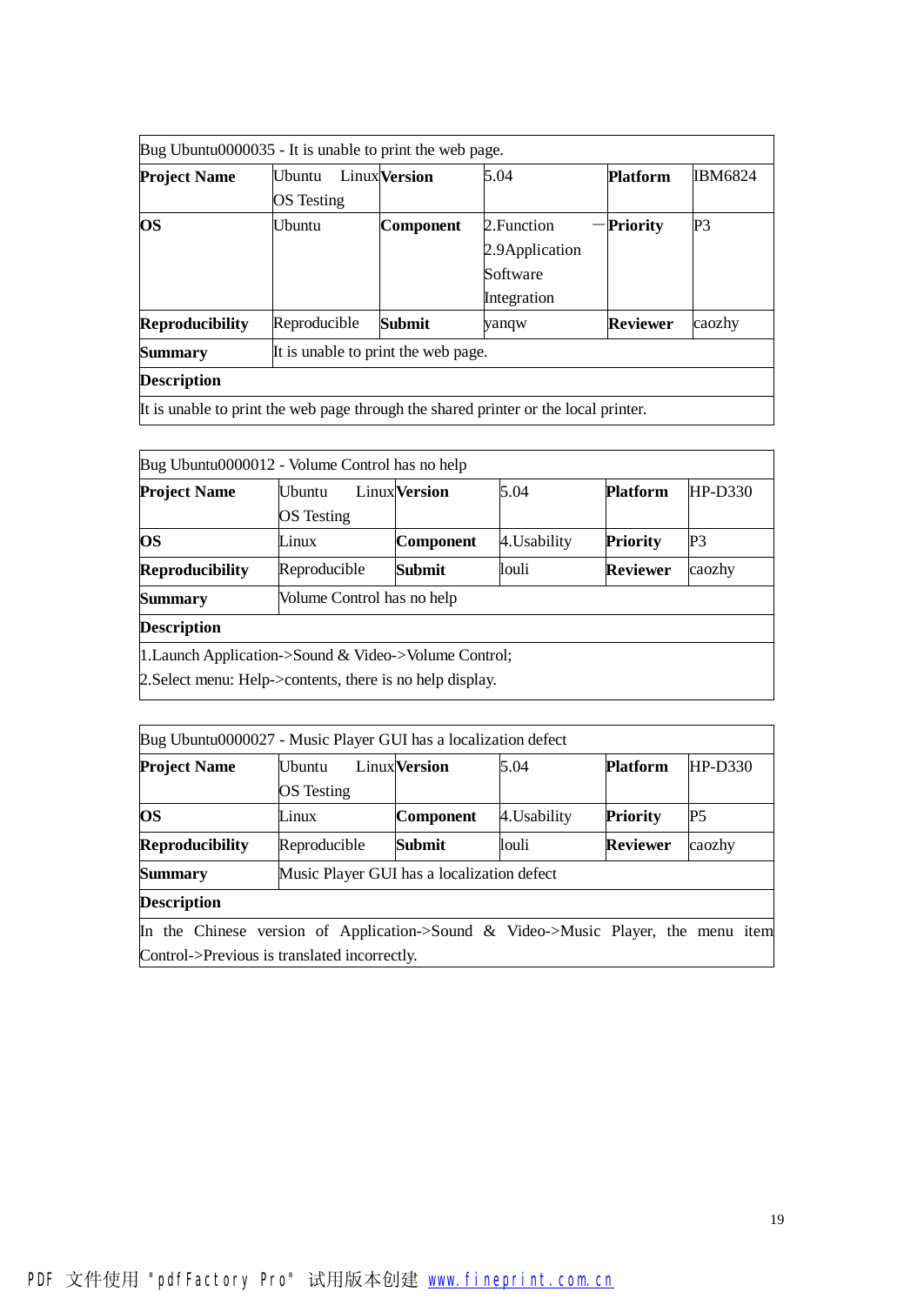| Bug Ubuntu0000031 - There are two "copy" menu item in gThumb Image Viewer |                                                       |                      |              |                 |           |  |  |  |  |
|---------------------------------------------------------------------------|-------------------------------------------------------|----------------------|--------------|-----------------|-----------|--|--|--|--|
| <b>Project Name</b>                                                       | <b>Ubuntu</b>                                         | <b>Linux</b> Version | 5.04         | <b>Platform</b> | $HP-D330$ |  |  |  |  |
|                                                                           | <b>OS</b> Testing                                     |                      |              |                 |           |  |  |  |  |
| <b>OS</b>                                                                 | Linux                                                 | <b>Component</b>     | 4. Usability | <b>Priority</b> | P4        |  |  |  |  |
| <b>Reproducibility</b>                                                    | Reproducible                                          | Submit               | louli        | <b>Reviewer</b> | caozhy    |  |  |  |  |
| <b>Summary</b>                                                            | There are two "copy" menu item in gThumb Image Viewer |                      |              |                 |           |  |  |  |  |
| <b>Description</b>                                                        |                                                       |                      |              |                 |           |  |  |  |  |
| [1. Launch Applications->Graphics->gThumb Image Viewer;                   |                                                       |                      |              |                 |           |  |  |  |  |
| 2. There are two "copy" submenu item in "edit" menu.                      |                                                       |                      |              |                 |           |  |  |  |  |

Bug Ubuntu0000033 - GnomeMeeting Configuration wizard doesn't show any prompt when personal

| information filled in isn't correct in format |                                                        |                                                                |              |                 |                |  |  |  |  |
|-----------------------------------------------|--------------------------------------------------------|----------------------------------------------------------------|--------------|-----------------|----------------|--|--|--|--|
| <b>Project Name</b>                           | Ubuntu                                                 | <b>Linux</b> Version                                           | 5.04         | <b>Platform</b> | <b>HP-D330</b> |  |  |  |  |
|                                               | <b>OS</b> Testing                                      |                                                                |              |                 |                |  |  |  |  |
| <b>OS</b>                                     | Linux                                                  | Component                                                      | 4. Usability | <b>Priority</b> | P4             |  |  |  |  |
| <b>Reproducibility</b>                        | Reproducible                                           | Submit                                                         | louli        | <b>Reviewer</b> | caozhy         |  |  |  |  |
| <b>Summary</b>                                |                                                        | GnomeMeeting Configuration wizard doesn't show any prompt when |              |                 |                |  |  |  |  |
|                                               | personal information filled in isn't correct in format |                                                                |              |                 |                |  |  |  |  |

**Description**

1.Launch Application->internet->GnomeMetting;

2.Select menu: Edit->configuration druid;

3.Go forward to page 2,enter personal information;

4.Special format is needed for text area. Otherwise the button "forward" wouldn't be enabled. However, the system doesn't show any prompt when personal information filled in isn't correct in format.

| <b>Project Name</b>    | Ubuntu                                   | <b>Linux</b> Version | 5.04         | <b>Platform</b> | $HP-D330$ |
|------------------------|------------------------------------------|----------------------|--------------|-----------------|-----------|
|                        | OS Testing                               |                      |              |                 |           |
| <b>OS</b>              | Linux                                    | <b>Component</b>     | 4. Usability | <b>Priority</b> | P4        |
| <b>Reproducibility</b> | Reproducible                             | Submit               | louli        | <b>Reviewer</b> | caozhy    |
| <b>Summary</b>         | There is text error in PostScript viewer |                      |              |                 |           |
| <b>Description</b>     |                                          |                      |              |                 |           |

2.Select "go" menu, the "last page" menu item is translated incorrectly.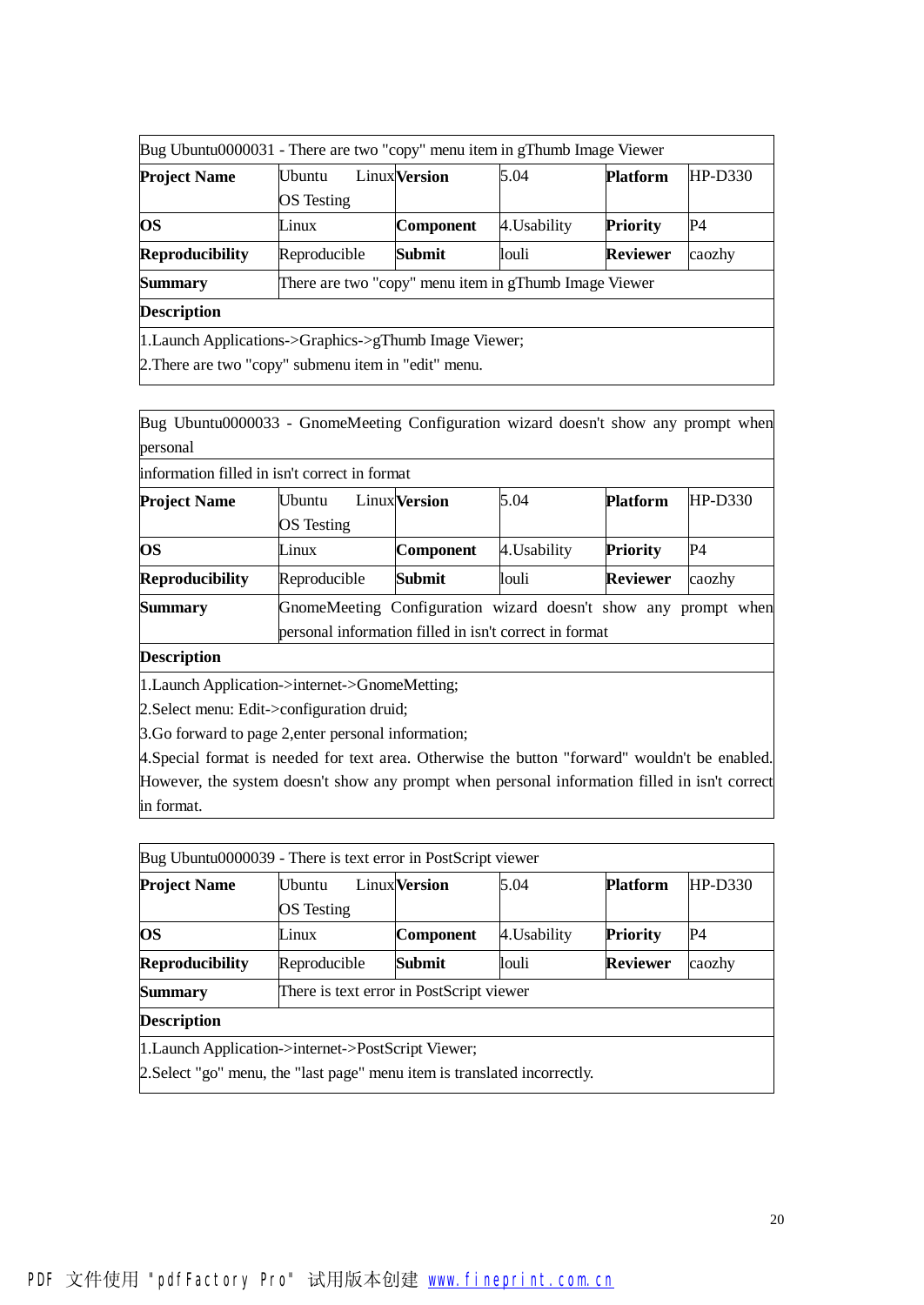| Bug Ubuntu0000051 - Suggest that some other useful function is added into Evolution Mail |                                                                      |                      |              |                 |           |  |  |  |
|------------------------------------------------------------------------------------------|----------------------------------------------------------------------|----------------------|--------------|-----------------|-----------|--|--|--|
| <b>Project Name</b>                                                                      | Ubuntu                                                               | <b>Linux</b> Version | 5.04         | <b>Platform</b> | $HP-D330$ |  |  |  |
|                                                                                          | <b>OS</b> Testing                                                    |                      |              |                 |           |  |  |  |
| <b>OS</b>                                                                                | Linux                                                                | <b>Component</b>     | 4. Usability | <b>Priority</b> | P5        |  |  |  |
| <b>Reproducibility</b>                                                                   | Reproducible                                                         | Submit               | louli        | <b>Reviewer</b> | caozhy    |  |  |  |
| <b>Summary</b>                                                                           | Suggest that some other useful function is added into Evolution Mail |                      |              |                 |           |  |  |  |
| <b>Description</b>                                                                       |                                                                      |                      |              |                 |           |  |  |  |
| Add "mail and data export", "prevent sender" and "returning receipt" function.           |                                                                      |                      |              |                 |           |  |  |  |

Bug Ubuntu0000041 - Before executing deletion operation, the system does not give the confirmation to the process.

| <b>Project Name</b>    | <b>Ubuntu Linux OS Version</b>                                                                    |                  | 5.04         | <b>Platform</b> | <b>Dell 600</b> |
|------------------------|---------------------------------------------------------------------------------------------------|------------------|--------------|-----------------|-----------------|
|                        | Testing                                                                                           |                  |              |                 |                 |
| <b>OS</b>              | Ubuntu                                                                                            | <b>Component</b> | 4. Usability | <b>Priority</b> | P4              |
| <b>Reproducibility</b> | Reproducible                                                                                      | <b>Submit</b>    | heqq         | <b>Reviewer</b> | caozhy          |
| <b>Summary</b>         | Before executing deletion operation, the system does not give the<br>confirmation to the process. |                  |              |                 |                 |
| <b>Description</b>     |                                                                                                   |                  |              |                 |                 |

Before executing deletion operation, the system does not give the confirmation to the process. For example: Directly deleting the printer which selects, the system has not inquired whether the user does confirm the deletion.

|                        | Bug Ubuntu0000007 - Sticky key alert window is not shown on top. |               |              |                 |          |  |
|------------------------|------------------------------------------------------------------|---------------|--------------|-----------------|----------|--|
| <b>Project Name</b>    | Ubuntu Linux OS Version                                          |               | 5.04         | <b>Platform</b> | Dell 600 |  |
|                        | Testing                                                          |               |              |                 |          |  |
| <b>OS</b>              | Ubuntu                                                           | Component     | 4. Usability | <b>Priority</b> | P4       |  |
| <b>Reproducibility</b> | Reproducible                                                     | <b>Submit</b> | hegg         | <b>Reviewer</b> | caozhy   |  |
| <b>Summary</b>         | Sticky key alert window is not shown on top.                     |               |              |                 |          |  |
| <b>Description</b>     |                                                                  |               |              |                 |          |  |

1.Systerm->Preference->Keyboard->Accessibility..->Enable keyboard accessibility features->Enable Sticky Keys->Disable if tow keys pressed together.

2.Open a new window. Simultaneously press down "Ctrl" + "Alt". The sticky key alert window is not shown on top. It is shown in the taskbar. It is not distinct.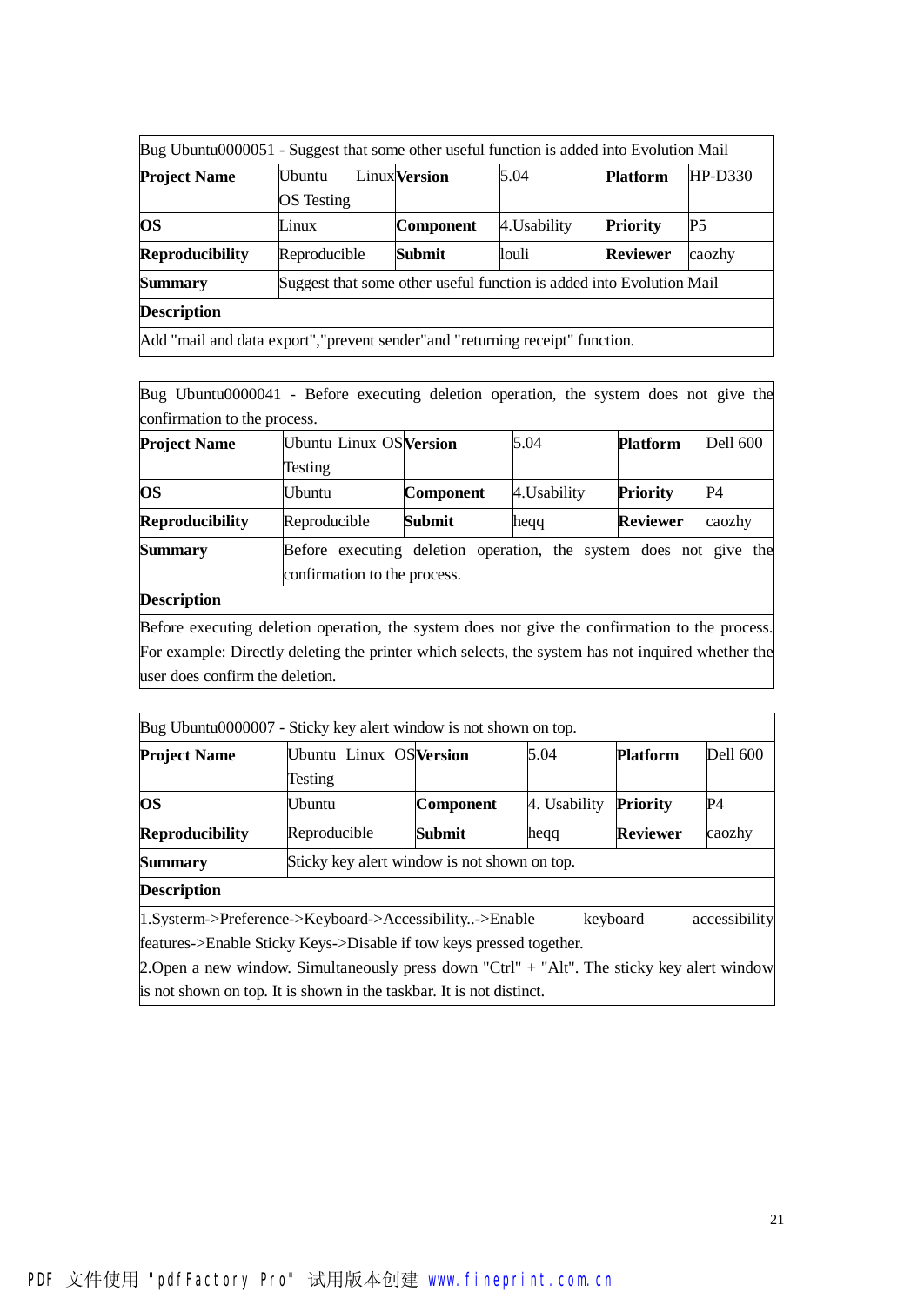| Bug Ubuntu0000040 - The GUI of mail accounts editor in Evolution Mail                                |                                                                                  |                      |                             |                 |         |  |
|------------------------------------------------------------------------------------------------------|----------------------------------------------------------------------------------|----------------------|-----------------------------|-----------------|---------|--|
| isn't localized completely.                                                                          |                                                                                  |                      |                             |                 |         |  |
| <b>Project Name</b>                                                                                  | Ubuntu<br><b>OS</b> Testing                                                      | <b>Linux</b> Version | 5.04                        | <b>Platform</b> | HP-D330 |  |
| <b>OS</b>                                                                                            | Linux                                                                            | Component            | 8.Chinese<br>Characteristic | <b>Priority</b> | P4      |  |
| <b>Reproducibility</b>                                                                               | Reproducible                                                                     | Submit               | louli                       | <b>Reviewer</b> | caozhy  |  |
| <b>Summary</b>                                                                                       | The GUI of mail accounts editor in Evolution Mail isn't localized<br>completely. |                      |                             |                 |         |  |
| <b>Description</b>                                                                                   |                                                                                  |                      |                             |                 |         |  |
| 1. Launch Application->internet->Evolution Mail;<br>$\sim$ $\sim$ $\sim$ $\sim$ $\sim$ $\sim$ $\sim$ |                                                                                  |                      |                             |                 |         |  |

2.Select menu: edit->preferences;

3.Choose a existing account in window, click "edit";

4.Choose "Receiving Email" sheet in accounts editor, confirm that server type isn't "None";

5.The sheet "Receiving Options" isn't localized completely.

|                        | Bug Ubuntu0000056 - Don't support GB18030   |           |                |                 |                |  |  |
|------------------------|---------------------------------------------|-----------|----------------|-----------------|----------------|--|--|
| Project                | Ubuntu Linux OS Version                     |           | 5.04           | <b>Platform</b> | <b>IBM</b>     |  |  |
|                        | Testing                                     |           |                |                 | 9CC            |  |  |
| <b>OS</b>              | <b>Ubuntu</b>                               | Component | 8.Chinese      | <b>Priority</b> | P <sub>3</sub> |  |  |
|                        |                                             |           | Characteristic |                 |                |  |  |
| <b>Reproducibility</b> | Reproducible                                | Submit    | qinxie         | <b>Reviewer</b> | caozhy         |  |  |
| <b>Summary</b>         | Don't support GB18030                       |           |                |                 |                |  |  |
| <b>Description</b>     |                                             |           |                |                 |                |  |  |
| 1.Login;               |                                             |           |                |                 |                |  |  |
|                        | 2. Open one text file coded by GB18030;     |           |                |                 |                |  |  |
|                        | 3. It's Content can't be display correctly. |           |                |                 |                |  |  |

|                        | Bug Ubuntu0000057 - Don't support certain GB13000.1 coding |                                        |                |                 |                |  |  |
|------------------------|------------------------------------------------------------|----------------------------------------|----------------|-----------------|----------------|--|--|
| Project                | Ubuntu Linux OS Version                                    |                                        | 5.04           | <b>Platform</b> | IBM            |  |  |
|                        | Testing                                                    |                                        |                |                 | 9CC            |  |  |
| OS                     | Ubuntu                                                     | Component                              | 8.Chinese      | <b>Priority</b> | P <sub>3</sub> |  |  |
|                        |                                                            |                                        | Characteristic |                 |                |  |  |
| <b>Reproducibility</b> | Reproducible                                               | Submit                                 | qinxie         | <b>Reviewer</b> | caozhy         |  |  |
| Summary                |                                                            | Don't support certain GB13000.1 coding |                |                 |                |  |  |
| <b>Description</b>     |                                                            |                                        |                |                 |                |  |  |
| 1.Login;               |                                                            |                                        |                |                 |                |  |  |
|                        | 2. Open one text file coded by GB13000.1 with open office; |                                        |                |                 |                |  |  |
|                        | 3. Certain words can't be displayed correctly.             |                                        |                |                 |                |  |  |